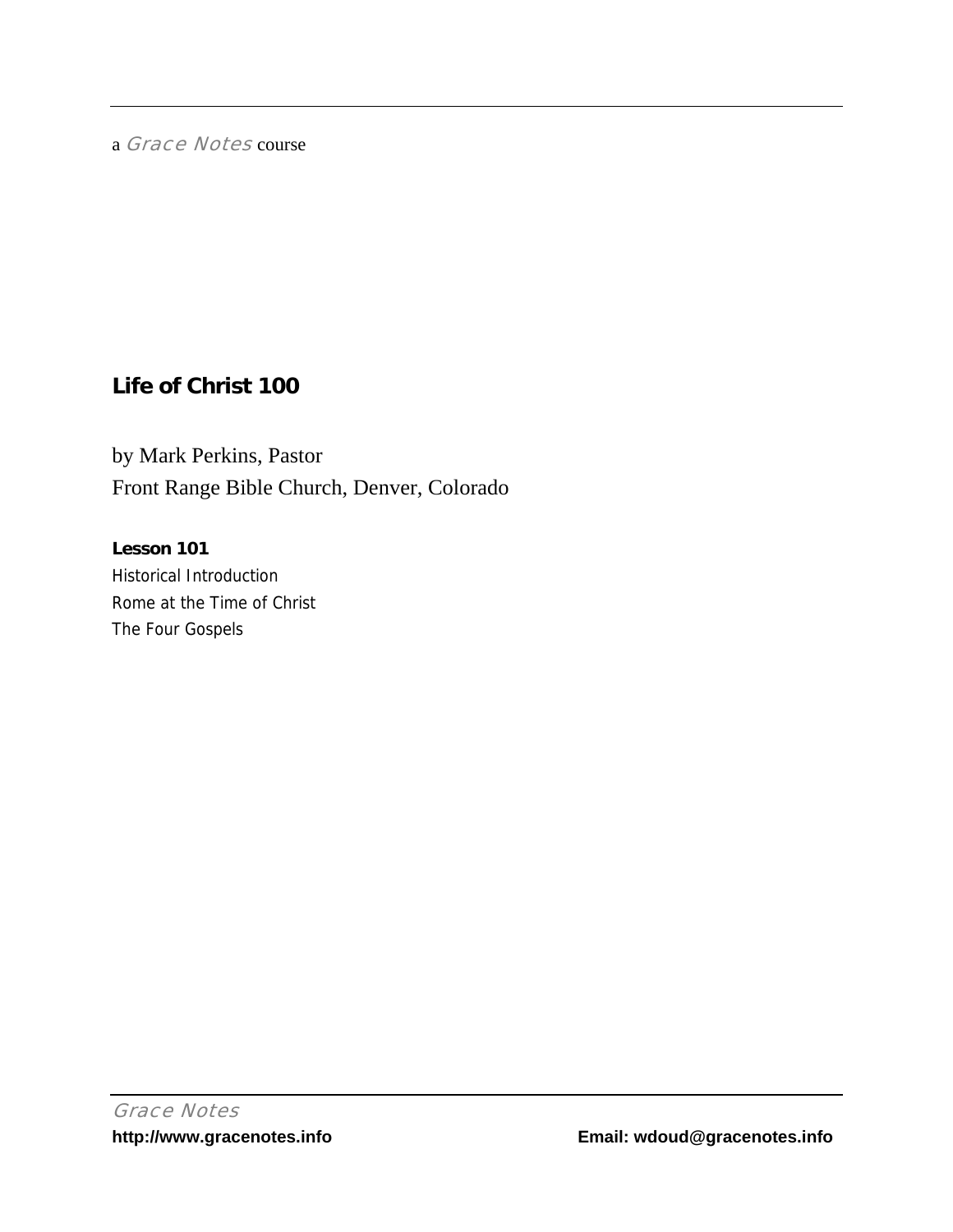## **Life of Christ 101**

## **Course Outline**

This course is composed of 10 lessons, each consisting of articles from Pastor Mark Perkins' teaching at Front Range Bible Church in Denver, Colorado.

Pastor Perkins has a BA in Bible Literature from Azusa Pacific University and a Master's degree in New Testament from Talbot Theological Seminary. He served for five years in the Army National Guard as a Cavalry Scout and Fire Direction Controller. He was ordained as a Pastor at Berachah Church in Houston, Texas; and he has been the Pastor of Front Range Bible Church since 1988.

| Lesson 101 | <b>Historical Introduction</b>              |
|------------|---------------------------------------------|
|            | Rome at the Time of Christ                  |
|            | The Four Gospels                            |
| Lesson 102 | Jesus Christ in Eternity Past               |
|            | The Genealogy of Christ                     |
| Lesson 103 | Chronology of the Life of Christ            |
|            | The Birth of John the Baptist               |
|            | The Song of Mary                            |
|            | The Birth of Christ                         |
| Lesson 104 | The Night Before Christmas                  |
|            | Christ and the Shepherds                    |
|            | The Circumcision and Presentation of Christ |
|            | The Visit of the Magi                       |
|            | The Flight to Egypt and Return to Israel    |
|            | The Early Life of Christ                    |
|            | The Event at the Temple                     |
| Lesson 105 | Jesus' Young Adulthood                      |
|            | Preparing the Way of the Lord (Isaiah 40)   |
|            | Jesus and John the Baptist                  |
| Lesson 106 | The Wilderness Temptation of Christ         |
|            | Jesus' First Followers                      |
| Lesson 107 | The Wedding at Cana of Galilee              |
|            | The Divine Guidance of Jesus Christ         |
|            | The First Cleansing of the Temple           |
| Lesson 108 | Nicodemus and Christ                        |
|            | The Accession of John the Baptist           |
| Lesson 109 | The Samaritan Woman                         |
|            | Jesus' Galilean Ministry                    |
| Lesson 110 | Ministry and Rejection at Nazareth          |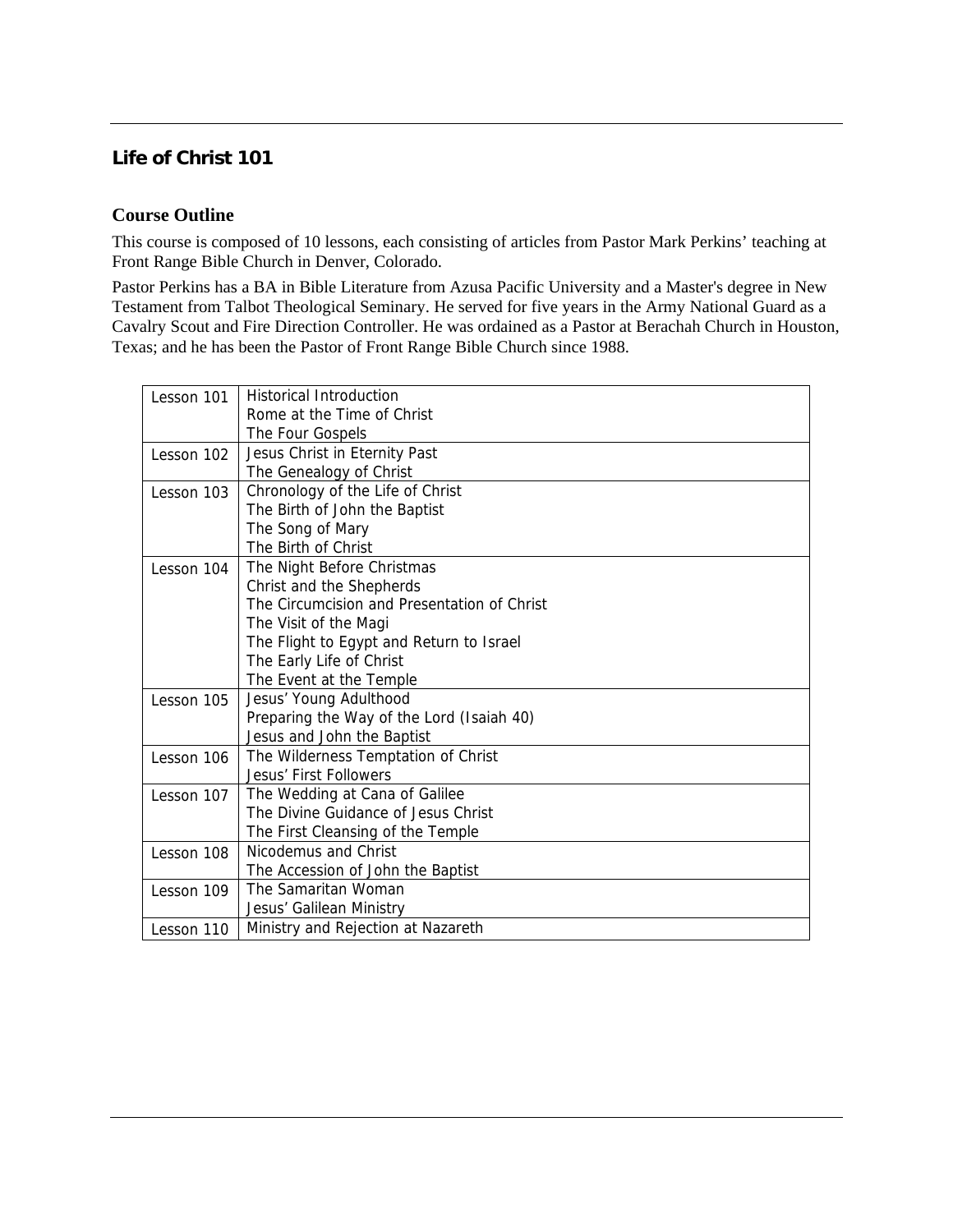## **Contents of Lesson 101**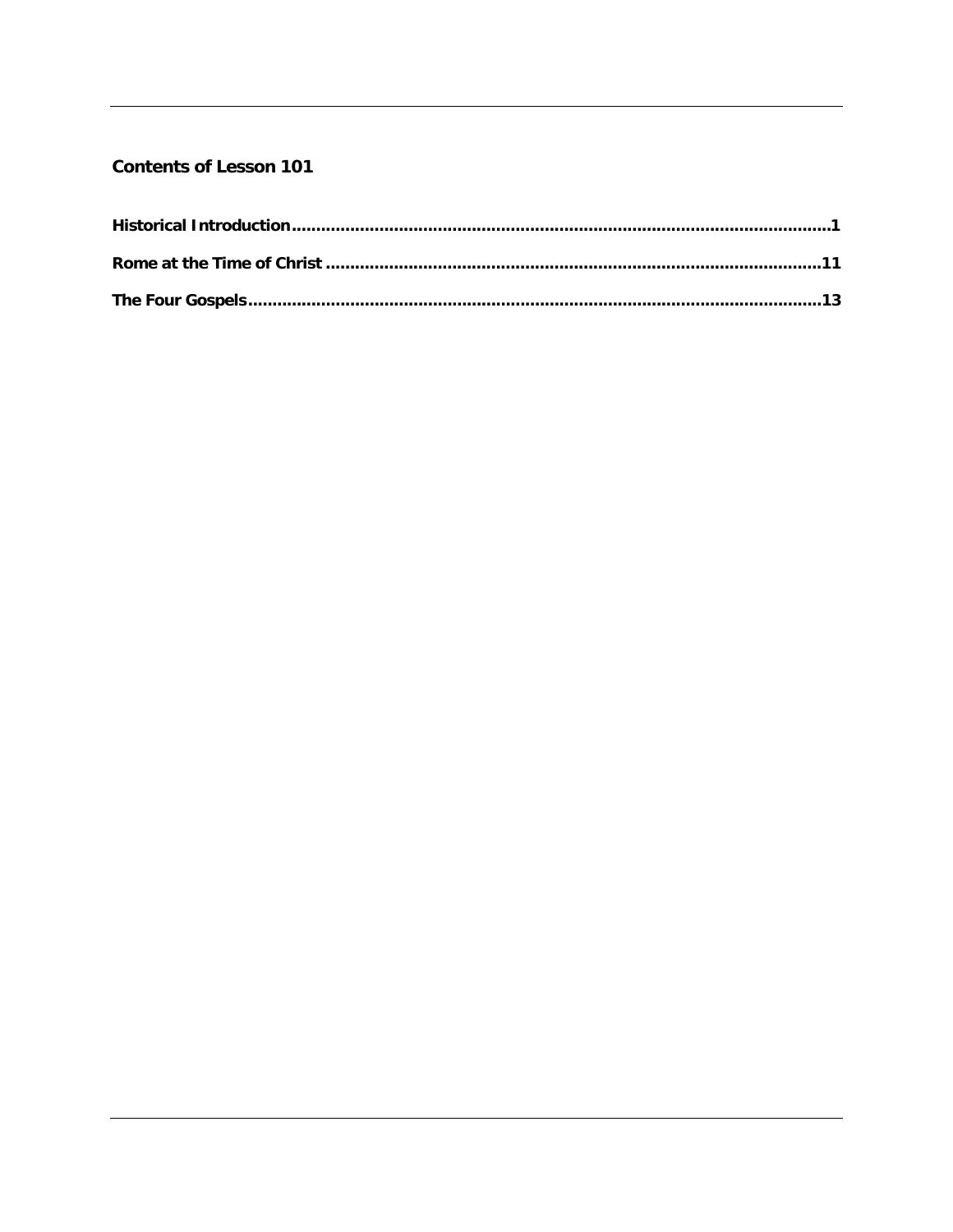#### <span id="page-3-0"></span>**Historical Introduction**

**John 1:15**, "In the beginning was the Word, and the Word was with God, and the Word was God.

He was with God in the beginning.

Through him all things were made; without him nothing was made that has been made.

In him was life, and that life was the light of men.

The light shines in the darkness, but the darkness has not understood it."

## **Know from the beginning that Jesus was and is and forever will be the Son of God.**

**Luke 1:1-4**, "Many have undertaken to draw up an account of the things that have been fulfilled among us,

just as they were handed down to us by those who from the first were eyewitnesses and servants of the word.

Therefore, since I myself have carefully investigated everything from the beginning, it seemed good also to me to write an orderly account for you, most excellent Theophilus,

so that you may know the certainty of the things you have been taught."

## **Know from the beginning that this is the factual account of the Son of God, that this is the most widely documented life and times in history.**

**1 John 1:1-4**, "That which was from the beginning, which we have heard, which we have seen with our eyes, which we have looked at and our hands have touched this we proclaim concerning the Word of life.

The life appeared; we have seen it and testify to it, and we proclaim to you the eternal life, which was with the Father and has appeared to us.

We proclaim to you what we have seen and heard, so that you also may have fellowship with us. And our fellowship is with the Father and with his Son, Jesus Christ.

We write this to make our joy complete."

## **Know from the beginning that this factual account changes lives. It has changed mine, and it will change yours if you will listen and believe.**

**Gal 4:4,5**, "But when the fullness of time had come, God sent his Son, born of a woman, born under law, to redeem those under law, that we might receive the full rights of sons."

**Know from the beginning that God's timing is always right, and that He sent His Son at just the right moment in human history.** 

## READ Isaiah 52:13 to 53:12

**Know from the beginning that the life of the Son of God was predicted for many hundreds of years, and know that He had a destiny of sorrow and a destiny of glory.** 

## **Dramatis Personae for the Opening Act**

Mary: a young virgin, who is betrothed to Joseph, a carpenter. They are residents of Nazareth, a small town in the hill country of Galilee;

Elizabeth: an older woman of the hill country of Judah, not far from Jerusalem, and Mary's cousin; her husband Zechariah, a priest in the division of Abijah;

Wise men from the East;

Shepherds near Bethlehem;

Gabriel, an angel;

An anonymous angel;

Simeon, a righteous man who waits for the consolation of Israel;

Anna, a prophetess more than a hundred years of age, and a widow for eighty four of those years a very pious woman;

Herod, the king over the Roman province of Judea an evil man full of ambition.

#### **HEROD THE GREAT**

Herod in many ways personifies the trouble in Israel at the time of Christ. For a long time, hundreds of years, the Jews had lived under the control of one nation or another, and they longed to be truly autonomous. It seemed like whatever empire had the upper hand in history would rule them.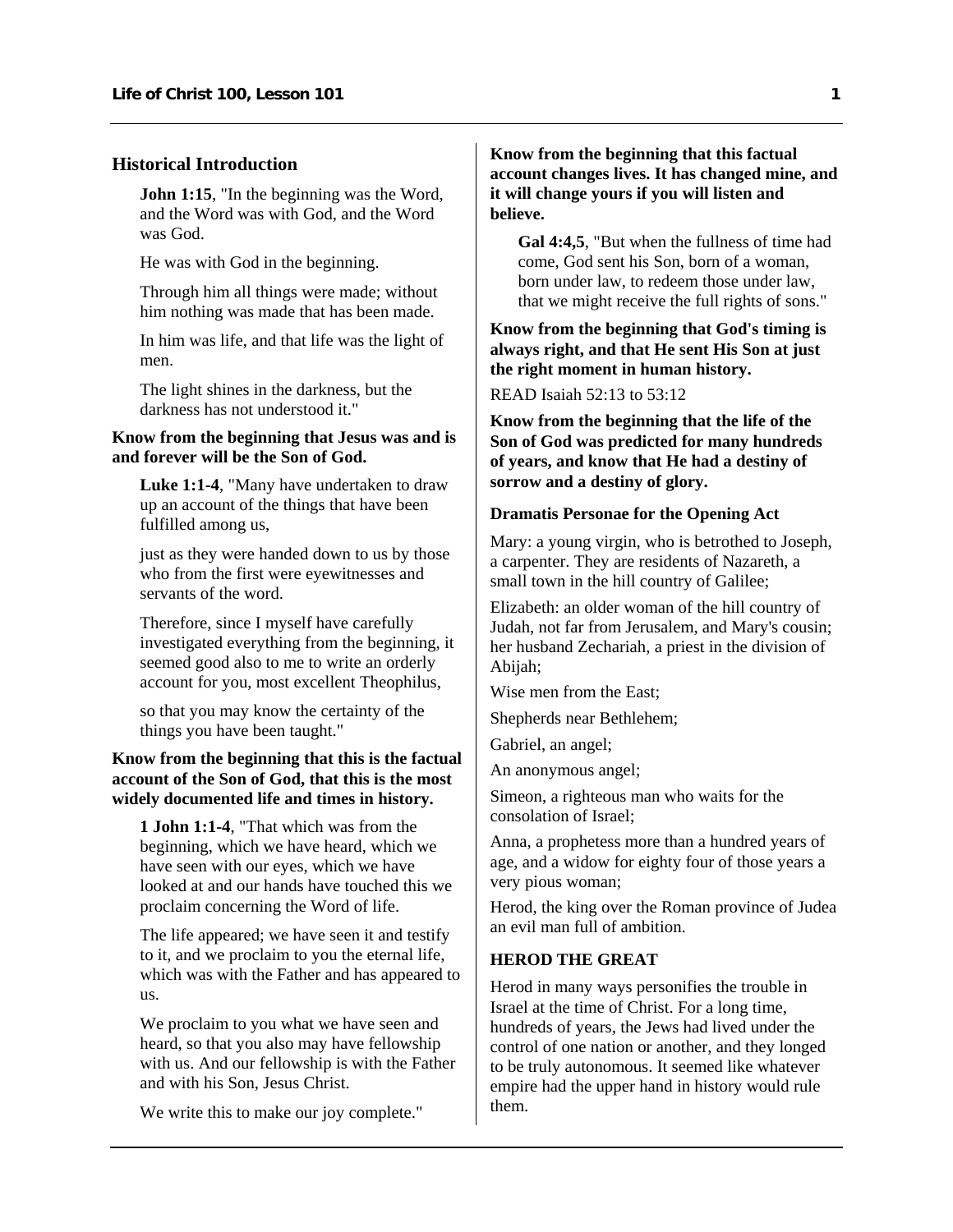If it wasn't the Babylonians, then it was the Persians, when the Persians took over. If it wasn't the Persians, it was the Greeks, when Alexander came rumbling through the ancient near east. If it wasn't Alexander, it was the Romans, after the death of Alexander and the disintegration of his empire.

The Jews still understood that they were a holy people, set apart for God. They always remembered that, if nothing else. They rankled under the rule of Rome, and it especially rubbed them wrong that Herod, the so-called Herod the Great had power over them.

Herod was worse than a Gentile, according to the Jews; he was a half Jewish Idumean, a descendant of Esau, a wild desert dwelling type. The Jews considered them with no small amount of prejudice.

To make matters worse, Herod was hardly a model human being. He has been called a monster one who was crafty and cruel, jealous and vain and always quick to seek revenge when wronged.

He came to the throne over the Roman province of Judea through cunning and manipulation of Marc Antony.

He had nine or ten wives. Even the historians lost count after a while.

On the smallest of suspicion he had even his favorite wife, Mariamne, put to death, along with her sons Alexander and Aristobulus.

Even while on his own deathbed, just days before he died he had his own son, his flesh and blood Antipater put to death.

Caesar Augustus was heard to say, "It is better to be Herod's hog than his own son!"

Again at his deathbed he ordered all the principle men in Israel to be rounded up and placed in the local stadium, where they could be surrounded by his soldiers and then slain when he died. The reason: so that there would be great mourning at his death.

It must have been difficult for the Jews to read the Scriptures, and to know that their destiny was so great, and yet have the reality so different.

Understand, however, that this was Divine Judgment on the nation of Israel; that they had neglected their relationship with God, and that the situation was appropriate to their spiritual state. In this case the outward circumstances reflected accurately the inward condition: slavery.

It is no wonder, then, there was a great fascination in the nation of Israel with the prophecies about the Messiah, The one who would come and reestablish the greatness of their kingdom and their people.

A man who would rise up and smite their enemies and make them a free people once again.

From time to time a fairly great and famous man would rise up, and there would be some excitement about the possibility of his being the Messiah.

Of course, things would quiet down when he turned out to be quite human, and the slavery of Israel droned on and on.

After a time there was even a certain amount of cynicism about the whole deal.

The same phenomenon exists today with the fascination about the end times and the return of Christ.

Herod tried bribing the Jews, so that they would like him, and he could view himself as a successful ruler.

Julius Caesar had given Herod a fantastic and truly royal inaugural celebration back in 37 B.C., when Herod took the throne. He always longed for that past glory, when in fact the traditional Roman warning of "*sic transit gloria mundi*" applied to him more than any other. The bribes came in the form of a building program that was the very rival of Solomon's.

He built monuments and buildings in the Holy Land, and even rebuilt their temple in magnificent fashion, topping it with a golden dome.

The rebuilding of the Temple was much like the building of the Winchester Mystery House in San Jose, California.

More was added every year. A higher roof here, an annex there all very magnificent.

When Herod died, his relatives took over the folly and the never ending program continued until it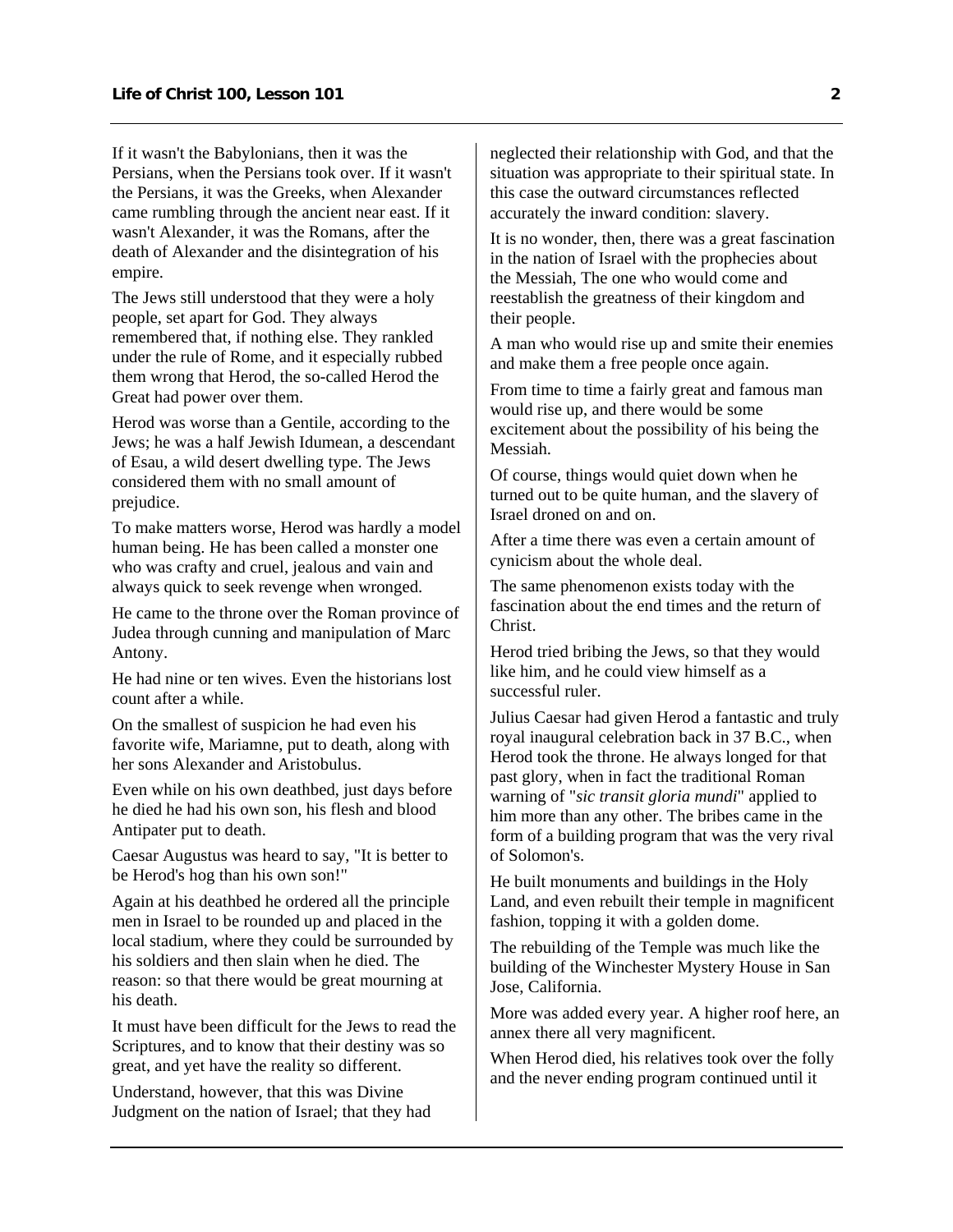was finally finished in 66 AD, some 87 years after it was begun.

It is one of the great ironies of history that it was burned down just four years later when Jerusalem was destroyed.

Other buildings and monuments were undertaken.

A temple, a forum, and a theatre at Samaria.

A great Greco-Roman capital, a temple, and port at Caesarea.

The port was an engineering marvel that even today is remarked upon by the archaeologists who work at the site.

Luxurious palaces and fortified retreats were built at Masada, Jerusalem, Jericho, and Herodium, which was near Bethlehem.

In Jerusalem he had baths, a theatre, and a Hippodrome constructed.

He also promoted Greek and Roman games so that the people might be entertained.

All of these things struck a sour note as any bribe to a slave will. The people really did not want these things. They wanted to be autonomous and free. But in order to be truly free, any people must know God, and that was exactly the problem in Israel.

Herod was the king. The people were unhappy. Their response to his despotism is worthwhile to note.

#### **Jewish Responses To Herod's Rule; The Maccabaean Revolt**

Syria had one incredibly evil ruler by the name of Antiochus Epiphanes. This man was so evil that he made Herod the Great look like a great humanitarian by comparison. Antiochus was the prototype for the Antichrist of the Tribulation.

In 168 B.C. he desecrated the Temple in Jerusalem by setting up an altar to Jupiter Olympus, where he dedicated the use of the Temple to this false God by offering up the flesh of a swine. This was the 'abomination of desolation' of Daniel 11:31, ""His armed forces will rise up to desecrate the temple fortress and will abolish the daily sacrifice. Then they will set up the abomination that causes desolation."

Antiochus made a furious effort, with the help of the corrupt high priesthood (who helped because of a bribe), to Hellenize the Jews.

The high priest himself, a man by the name of Jason, was power mad, and attempted a coup in Jerusalem when Antiochus was mistakenly reported dead during a military campaign in Egypt.

His brief reign was characterized by violence, but the real violence would begin when Antiochus heard of the coup. He returned to Jerusalem with his army, besieged it, and killed 40,000 Jews upon its capture, and sold at least as many into slavery. Then he went back to Egypt.

Eventually, Antiochus awoke the ire of Rome, and he was arrested and ordered to back off from Egypt or die. He did so, but he made another stop at Jerusalem, where he took out his frustration on the Jews. He entered the city on the Sabbath, and murdered thousands of men in the synagogues, while enslaving the women and children. He defiled the Temple in every way imaginable, and caused the daily ritual system to cease entirely. This meant war.

During this time of great persecution there was a priest by the name of Mattathias. He was an old man of noble blood, and he had retired to a little town west of Jerusalem. There he was commanded to sacrifice on the Pagan altar, and he refused. In fact, he became enraged when a Judean came forward to sacrifice, and he struck the man, overthrew the altar, called upon the faithful to follow him, and fled with his sons into the wilderness.

This was the Maccabaean family. The example of Mattathias was followed by many in various parts of the country. His story was well known, and the idolatrous altars were being overthrown, and Jewish worship and culture was being reestablished. The rigorous life of a rebel took its toll on Mattathias, and he died just a year later, in 166 A.D.

The third son of Mattathias, Judas, took over for him in directing the war for independence. He was a man full of energy and clever in the running of the war. He was an expert at guerrilla warfare, attacking at night, and at the most surprising times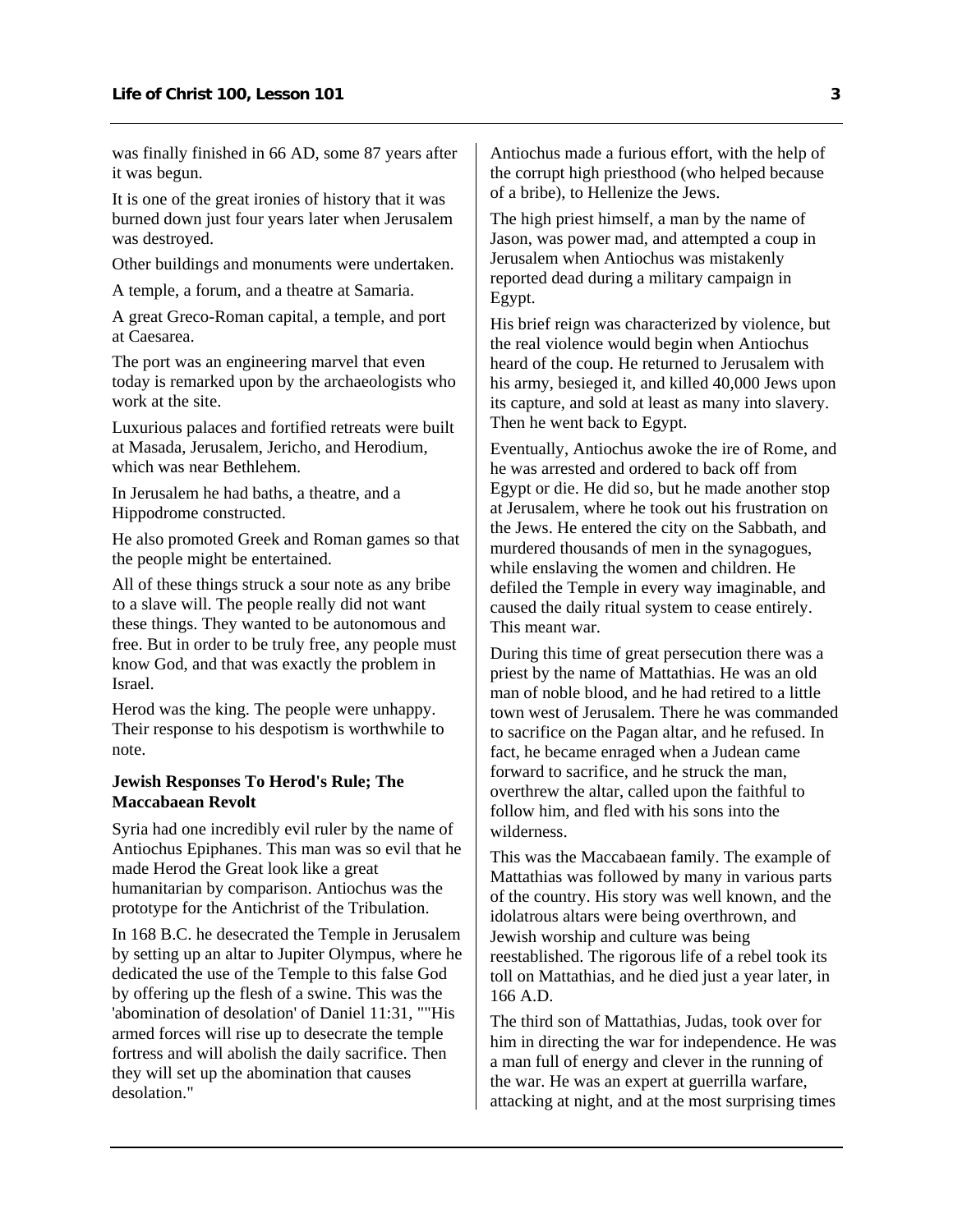and places. Encouraged by early success, he became even more bold, and defeated Antiochus' head general, Apollonius, at Bethhoron.

It was only a little while later that Antiochus left Jerusalem and left the government to a man name Lysias. Lysias was a military dunce, and Judas defeated his larger army at Emmaus, and later at Bethsura. Judas was then able to occupy Jerusalem, where he purified the Temple.

Judas continued his triumphs on the military field, and after the battle of Adasa, the Jews had almost won their independence. Almost. Bacchides led another invading army, and this time the Jews were caught unaware. Able to only muster a small group of men, and losing many of those on the night before the battle, Judas was defeated, and died.

All that was gained seemed lost. The patriots were in a state of total disorder, and it was only renewed persecution that brought them together again.

The Jews again looked to the Maccabees, this time Jonathan, the youngest son of Mattathias would be their champion. Jonathan would fight a skillful defensive campaign in the Jordan Valley, and when a new king took the throne in Syria, he gained support, and Israel a fair amount of freedom.

Jonathan was made high priest, and there was peace in the land for some 20 years. Sadly, in 144 B.C. Jonathan fell victim to the treachery of a man by the name of Tryphon, and was imprisoned in Ptolemais, in Galilee. This act left just one Maccabee, Simon.

Simon had all along been a steady military leader, but had left the national leadership to his brothers. Now it was his turn, and he placed himself at the head of the patriot party. After a short while, Tryphon put Jonathan to death, and seized the throne of Syria.

Simon had the wits to make an appeal for the freedom of the Jews to Demetrius, a well known general with connections to Rome.

This appeal was accepted, and once again it seemed as though the Jews would be free.

Although Mattathias had begun the rebellion over the issue of the Jewish religion, after 32 years, the war, and political freedom became the thing. Relationship with God had taken a back seat to military strategy and tactics, and politics. And remember, that no nation can remain free without a relationship with God.

At the time of Simon, in 143 B.C., Israel had apparently won their freedom through military skill and political maneuvering. They had won almost every battle that they had fought for 25 years. They had successfully manipulated the political machines of their foreign occupants.

They had done everything just right, but they had failed in the most important regard: the spiritual life.

Just eight years after the apparent victory of Israel, Simon and two of his sons was murdered by Ptolemaeus, and in 135 B.C. the nation of Israel once again found itself on the brink of slavery.

John Hyrcanus was one of the two living sons of Simon. When he heard of the death of his father, he marched with the army against Jericho. Unfortunately, Ptolemaeus held a trump card: he had Simon's widow, John's mother, captive, and the sabbatical year of the year of Jubilee was just around the corner, so the siege of Jericho failed.

Seeing no further use for the woman, Ptolemaeus had her killed, and then he fled to Philadelphia. Antiochus the sixth (not Epiphanes) then invaded Judea, and besieged Jerusalem, and Hyrcanus and the army was trapped there and placed into a desperate situation.

The Jews caught a break when a truce was granted for the Passover feast, and Hyrcanus took the opportunity to bargain with Ptolemaeus. Hyrcanus compromised like crazy in order to gain the freedom of Israel, even going to the extreme of opening David's tomb to pay the tribute demanded by the Syrian General.

He then went to Parthia to bargain further for the freedom of Israel, and through compromise and manipulation was able to establish a treaty that lasted for more than fifty years.

By 30 B.C., the line of the Maccabees had died out with the death of Hyrcanus II, the grandson of Hyrcanus. His granddaughter was Mariamne, who went on to marry Herod the Great.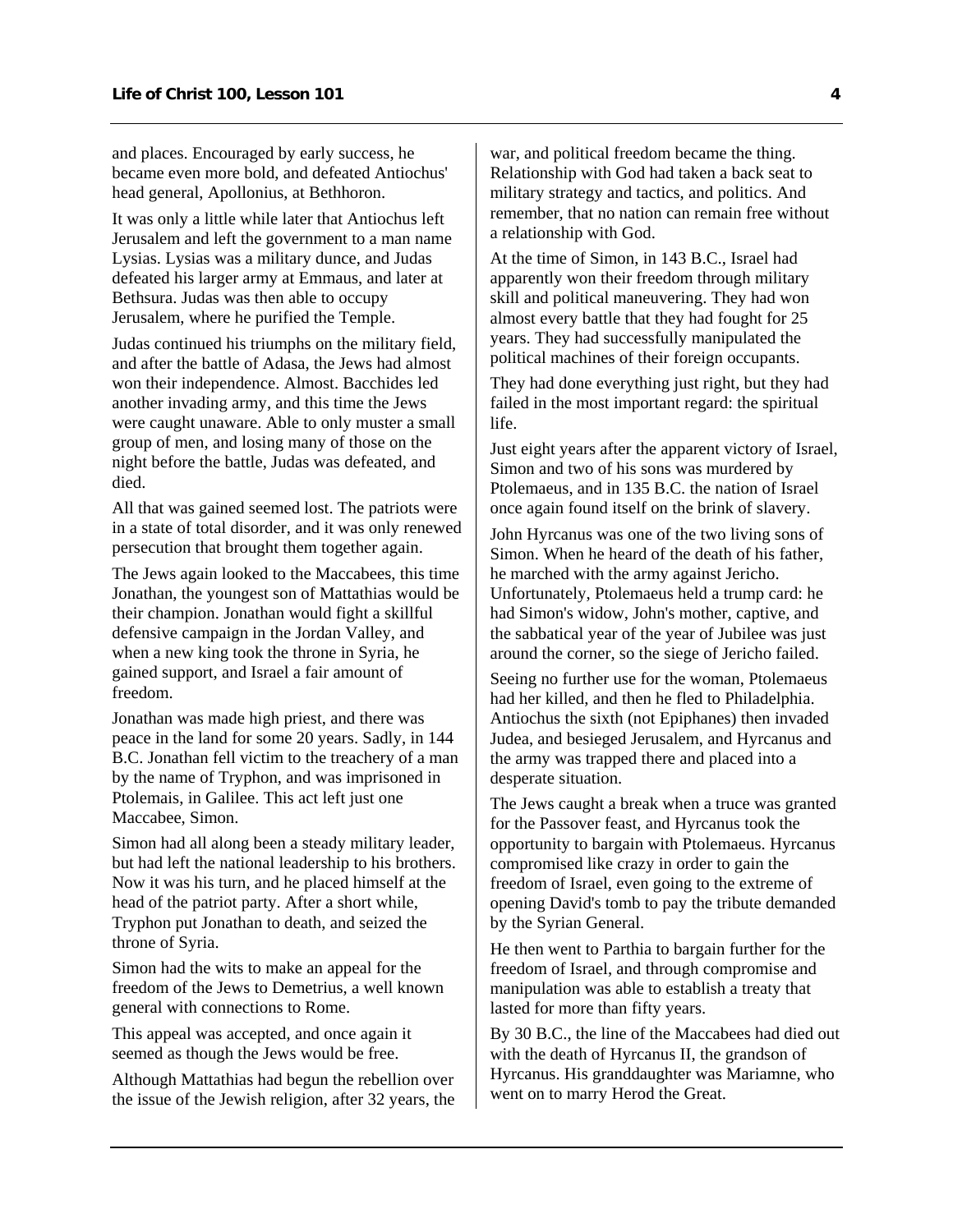Now, where were the Pharisees during all this time? Well, they had begun to grasp for political power, so that they might more effectively carry out their mission. At first they were on the side of the Maccabees, but the more the rebels concentrated on the war, the further they got away from strict observance of the Law, and so they earned the wrath of the Pharisees.

Because of the gross compromises of Hyrcanus, and looting of David's tomb, more and more Jews went to the side of the Pharisees. After the death of Hyrcanus I, his daughter became queen, and seeing the handwriting on the wall, she abandoned her political power to Pharisees.

At the time of the birth of Christ, the Romans through Herod held the outward political power, while the Pharisees held it internally. The people found themselves under a double tyranny, and it was a difficult time indeed.

Concluding principles:

- Freedom without a relationship with God is in reality slavery.
- War without a relationship with God is a waste.
- Both slavery and freedom begin in the soul.
- **John 8:32**, "Then you will know the truth, and the truth will set you free.""
- **Gal 5:1**, "It is for freedom that Christ has set us free. Stand firm, then, and do not let yourselves be burdened again by a yoke of slavery.

## **THE PHARISEES**

The word "Pharisee" is the Greek translation from the Aramaic, and it means to be separated. To the Pharisee, this meant a separation from the influences of the Gentiles on their religion and culture.

We have a very similar thing occurring in our nation today. The Pagan influences in our society are waging war against the marvelous culture and vital relationship with God that our forefathers enjoyed. It is a natural and good response to do what you can to protect what is good; to defend it from those who so zealously attempt to destroy it.

Every time that the nation of Israel fell under the rule of another nation whether Babylon or Persia or Greece or Rome, they felt like they were losing a little bit more of themselves. The foreign nationals would come in with their foreign Gods and foreign customs and foreign games, and away would go just a little bit more of what was truly Jewish.

The emphasis of the Pharisees was in the area of the Mosaic Law. It was their aim to protect and uphold the Law of Moses, so that the pollution of foreigners and their foreign Gods would not destroy what made the nation of Israel so distinct, and so great in their time. This is why they came to hate Herod so very much.

For some four hundred years before the birth of Christ they strove to fulfill their mission as they saw it. Such an aim was not so bad, but in carrying out that aim they became so extreme as to be parody of the Law.

Their undue attention to detail, and especially their imagination in creating details which did not exist resulted in their missing the point of the Law entirely.

The Law was designed to bring the people of Israel to a relationship with the living God through the provision of knowledge essential to the maintenance of that relationship. It was not designed to be carried out just for the sake of accomplishment and preservation.

The very best way for the Pharisees to have accomplished their aim would have been to perpetuate the Law through having a relationship with God by it.

Their teachings about religious matters are quite a revelation of their character.

They tried ardently to avoid all physical contact with the Pagan Gentiles. Even touching one would make them ceremonially unclean. This is why the Pharisees took such great offense at Christ's close association with the tax collectors and sinners.

They always stuck to the letter of the Law, without a hint of flexibility. They defined exactly many things that were not set forth in the Law. They were obsessed with the Sabbath, and were constantly specifying and clarifying what could and could not be done; how far one could travel; exactly how much could be lifted; what the precise exceptions were. Of course, the point that the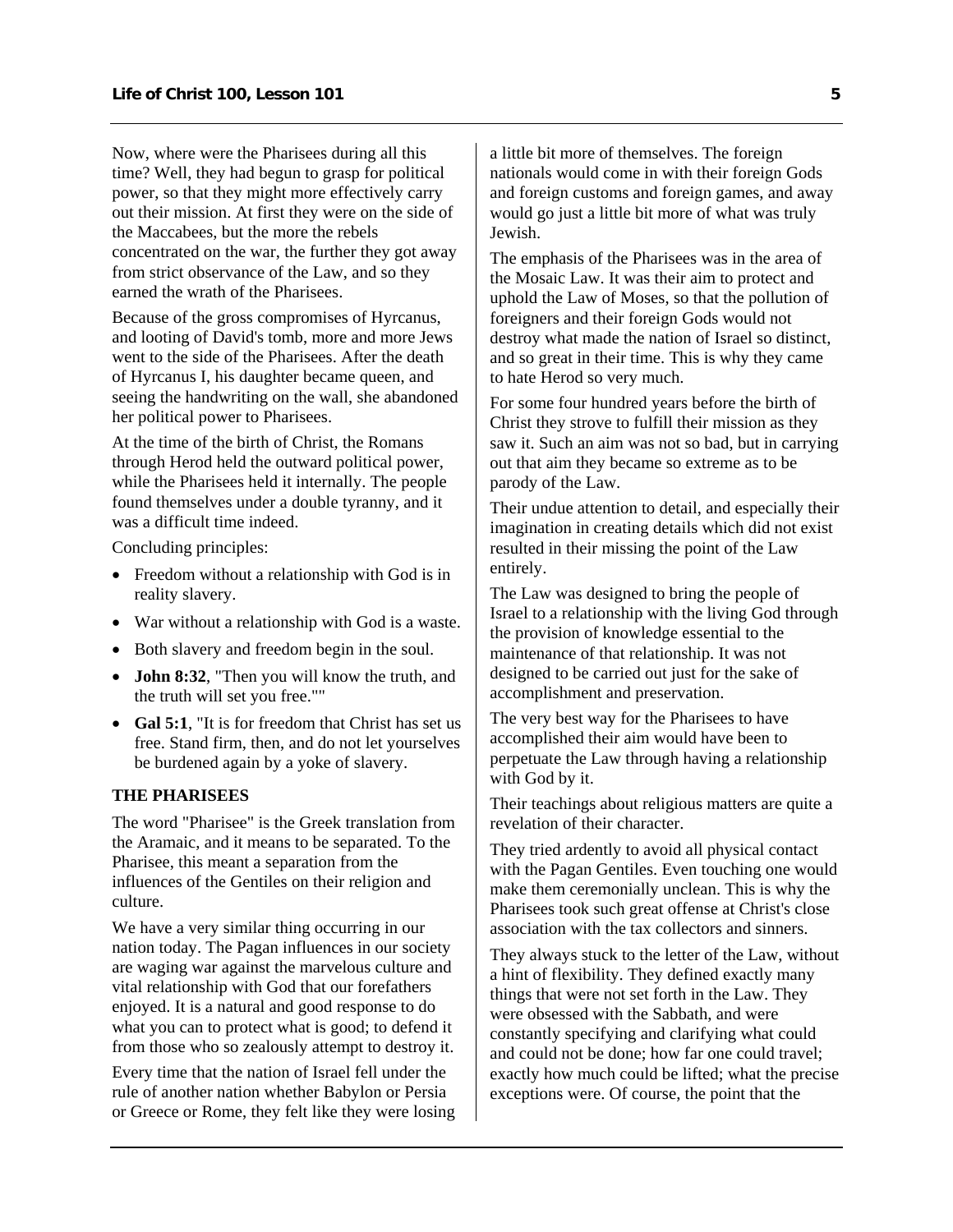Sabbath was designed for concentration on God was lost on them.

The Pharisees were consumed with the idea of appearance. They would pray long and loud in public. They would contrive special hats to cover their eyes, so that they might not see a woman (these were called the bloody Pharisees, because they were always running into things).

Their motivation is equally revealing. They did what they did at the time of Christ for two reasons: to gain power, and to avoid judgment. The latter is especially interesting in the light of 1 John 4:18, "There is no fear in love. But perfect love drives out fear, because fear has to do with punishment. The one who fears is not made perfect in love."

They were fervent in their legalism lest they offend God, and thus come under His judgment in the eternal state. But you cannot have a true relationship with one you fear. You must have confidence before God, and that was one thing the Pharisee did not have.

Another motivation, the lust for power, had been hanging around the Pharisees for quite some time. Their mission, though warped in its execution, was quite a noble one. They looked at their mission, and decided that they needed power, political power in order to carry it out. Much like their association with the Law, their attempts to gain power led to their addiction to it, and its rule over them.

Perhaps the best characterization of their addiction to power was their success in the Maccabaean Revolt, which occurred a couple of centuries before the birth of Christ.

In the intermediate period between the death of Alexander in 323 B.C. and the establishment of Roman control from 63 B.C. onward, Israel remained under the nominal control of Greece and even Syria.

## **THE SADDUCEES**

This religious group known as Sadducees came into being about 300 years before Christ. They are characterized by their aristocracy, their cultural surrender to the Greeks and others, and their opposition to everything the Pharisees stood for.

Their name comes from the Aramaic Sadduqim, which meant 'righteousness'. However, those who were in opposition to them called them saddiqim, which meant 'destruction'.

They came from the ranks of the priests and high priests of Israel, during the time of the Greek occupation. Their desire was to give in to the Hellenizing influences of the Greeks, and thus retain their favor.

The Sadducees had a lot to lose to the occupation forces of the Greeks, because they were mostly prosperous, aristocratic people. In order to maintain their lifestyles and possessions, they placated the Greeks, giving in to their cultural and even religious influences.

During the Maccabaean revolt, they stayed in the background. They were in fact very unpopular. When Jonathan Maccabee was appointed high priest by popular demand, it looked like the Sadducees would be gone forever. At the time, almost all of the people in the land were willing to sacrifice anything for their freedom. The strong oppression of the Syrians drove them to this sacrificial attitude.

After about 40 years of on and off civil war, the Jews became tired of the bloodshed, and popular opinion tended toward peace. In this case, peace meant compromise, and compromise was the game of the Sadducees. John Hyrcanus, of the Maccabees, was really very close to the Sadducee way of thinking.

However, the compromising policy of Hyrcanus became unpopular in a few years, and so the Pharisees came into power. Due to the double tyranny of the Pharisees and king Herod, the Sadducees had made a great comeback not long before the birth of Christ. Let's face it: the Pharisees were no fun at all.

The religious beliefs of the Sadducees can be summed up in a single thought: they were always opposed to what the Pharisees believed. They believed that only the written Law is binding, whereas the Pharisees believed that the body of tradition and written interpretation were just as important as the Law itself.

The Sadducees punished breaches of the Law severely, but the Pharisees often interpreted their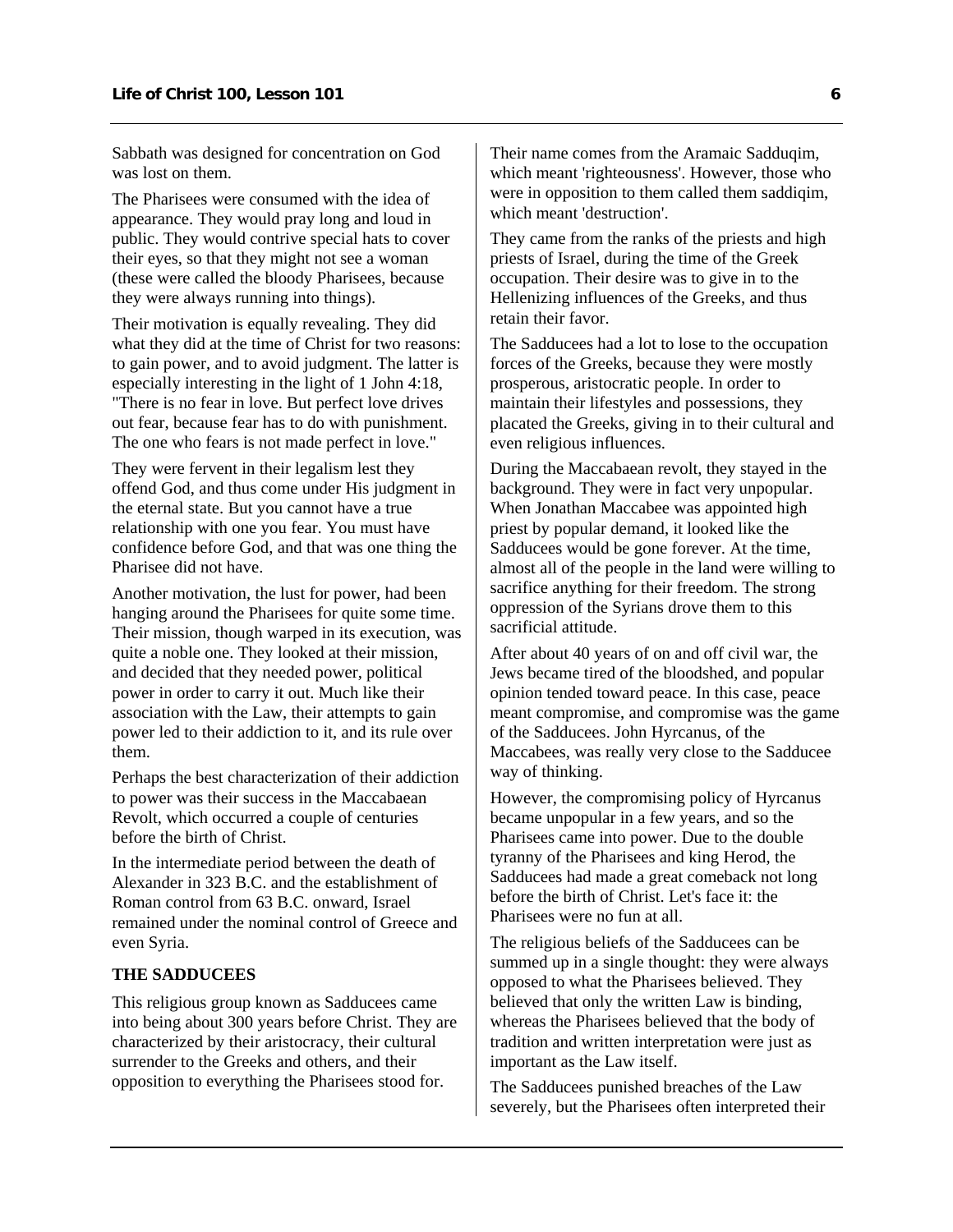way around the written Law, and thus got out of the proscribed punishment.

They had a strong belief in human free will, while the Pharisees believed in predestination to the point of being fatalistic.

They denied the resurrection, and any kind of continued existence of the soul after physical death. This led to their inordinate value of private property and possessions. The Pharisees, however, believed that the soul continued after death, and that there would be a severe judgment in eternity.

The Sadducees did not believe in angelic beings, or demons, and any reference to such in Scripture was converted to a manifestation of God Himself. The Pharisees did believe in angels.

The Sadducees always reserved the right of private opinion about Scripture and the Law, while the Pharisees rejected that right, tyrannically imposing their opinions on all.

The Sadducees were a mixture of both the conservative and the liberal from today's American society. The pressures of history and their religious beliefs worked together to make them what they were. Although they had some good elements to their philosophy, they were just as spiritually and morally bankrupt as the Pharisees. They are a good example of wrong reaction for the right reason. It was a good thing to be opposed to the religious tyranny of the Pharisees, but the motives of the Sadducees were wrong, and thus their beliefs went in the wrong direction. Although religion was important to them, relationship with God was not, and so they destroyed themselves. They left the pages of history forever after the destruction of Jerusalem in 70 A.D.

### **THE ESSENES**

The Essenes were a widespread movement in the ancient world. They appeared on the scene not long before the Maccabaean revolt, about 175 B.C.

Their decision was to withdraw from the evils of the world around them, and they were the prototype of the monastic movement of the dark and middle ages. Because of the destruction of the Jewish nation, and their deportation to points all over the ancient world, this movement was widespread.

These are the people who produced the Dead Sea Scrolls, and who lived in the caves of Qumran where the Dead Sea Scrolls were found. In a sense, these were the ostriches of the time, sticking their heads in the sand, and hoping that others would leave them alone.

They were widely admired, especially by the intelligentsia of the day. Both Josephus and Philo are full of praise for them (but notice that neither wanted to be one).

Their group was strictly organized, and enforced strict obedience to their leadership. They had a system of double initiation. First, they had to undergo a probation period of one year, and after this time they would undergo an initiation ceremony of ritual purification.

After two more years of probation they gained their full membership in the community. At this time an oath was taken in which the new member would swear himself to complete truthfulness to other members of the community, and complete secrecy on the doctrines of the community to those outside (this is one reason why Christ forbade swearing).

Only adults were admitted into the Essene order, but they did have a children's' recruiting and introduction program.

The Essene community was dedicated to total communism. They had a common purse. They had common clothes. They had common food at a common table.

Trading of any kind was prohibited. They had a strictly regulated daily labor plan.

They were total pacifists. They were not even allowed to make weapons or anything that might hurt someone.

They observed the Sabbath with strict adherence. The read and explained Scripture in their daily worship schedule.

They were extremely ascetic in many ways. They abstained from sex and marriage; their ranks were only increased through outside recruiting. It is a testimony to their popularity that they have continued in one form or another until even today.

They were prohibited from profanity, makeup (or anything that might enhance their physical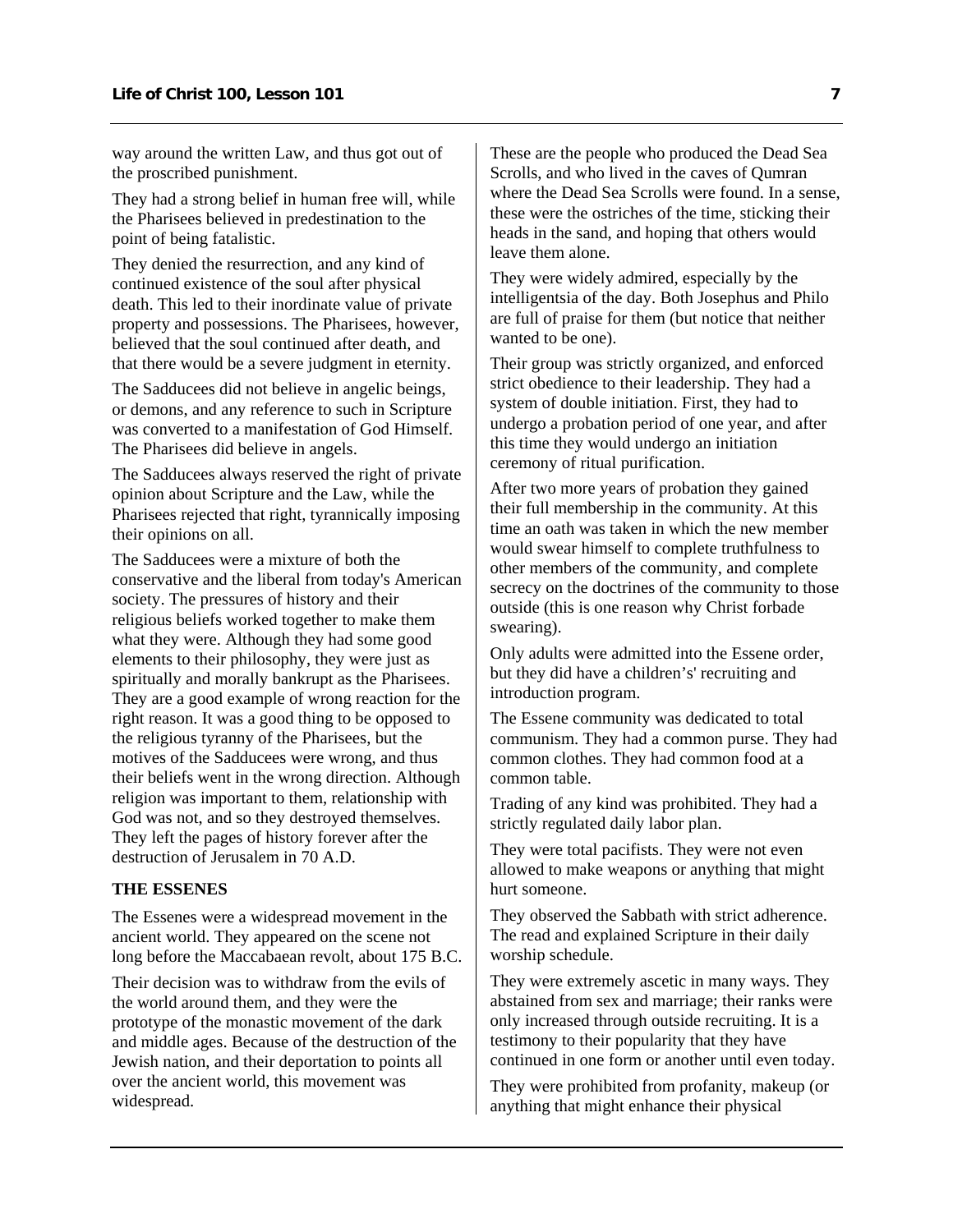appearance), bathed only in cold water, wore only white, and were greatly modest about all bodily functions.

They substituted their own ritual system for God's, and they thought their own to be superior. They did not sacrifice any animals.

The Essene movement was a reaction to the incursions of the evil outside world. They were not much different from the other utopian movements of history. They depended very much on strong and virtuous leadership, and when their leadership failed them, they disappeared from the pages of history.

Unlike their Pharisee and Sadducee counterparts, they seemed to have a more vital, daily relationship with God. However, distortions were inevitable due to their rejection of God's ritual system, and some of them even went so far as to engage in sun worship. They were most like the Pharisees, and could even be considered a radical Pharisee sect.

They were the pattern which the early church (mistakenly) patterned themselves. Since they lived such sequestered lives, Christ would have little to say about them, because He never ran across them.

John the Baptist was considered to be like the Essenes because of his ascetic life in the desert, but he really wasn't.

## **THE ZEALOTS**

The Zealots were almost purely a political party. They called for the violent overthrow of the Roman rule. They carried on the tradition of the Maccabees they were militant, and full of zeal and purpose. They were the cause of the Jewish wars and the destruction of Jerusalem.

They fought with complete fanaticism to the very end. They were extremely patriotic, but not many were Godly. They took their patriotism to great excess, and vowed to strike down all the enemies of Israel. Although they were politically correct (not in the modern sense), they were morally wrong, and in this they were most similar to the southern U.S. in the early 1800's.

## **Transition**

The nation of Israel at the time of the birth of Christ was an unhappy nation. For hundreds of years, they had battled for their freedom and lost. They had been under the crushing rule of foreign nations.

For hundreds of years, a great destiny had been before them, taunting them. Because of this, they chafed under the yoke of Roman rule through **Herod** 

Without a national relationship with God, the nation could not be free. Without a national relationship with God, the nation could not enjoy the blessings of the unconditional covenants.

Without a national relationship with God, they would reject the greatest of all world leaders of all time: Jesus Christ. One and all, they would reject Him.

## **Introduction to the Spiritual Perspective**

The past history of any people has an impact on their present culture the way they think, solve problems, react to pressure or prosperity. Israel at the time of Christ was no different. The people stood at the crossroads of their own national history. They had a past, and they could make choices which decided their future.

History is made up of many elements: geography, culture, philosophy & religion, economics, technology, politics, and many others.

The greatest of all the elements is the principle that Jesus Christ controls history. The attitude of a nation toward Christ has a great impact on its place in history. The attitude of the nation toward establishment truth has a great impact on that nation's status before God. The attitude of the individual believer toward Bible Truth has a great impact on all other people in the nation.

#### **The Cosmic System**

The term "cosmic system" refers to Satan's plan and process for controlling the world, and his attempt, using his organization of fallen angels, to counteract the plan of God in all respects. In his plans and programs, Satan will ultimately and certainly fail. Jesus Christ is the victor in the spiritual warfare, the "angelic conflict". The Lord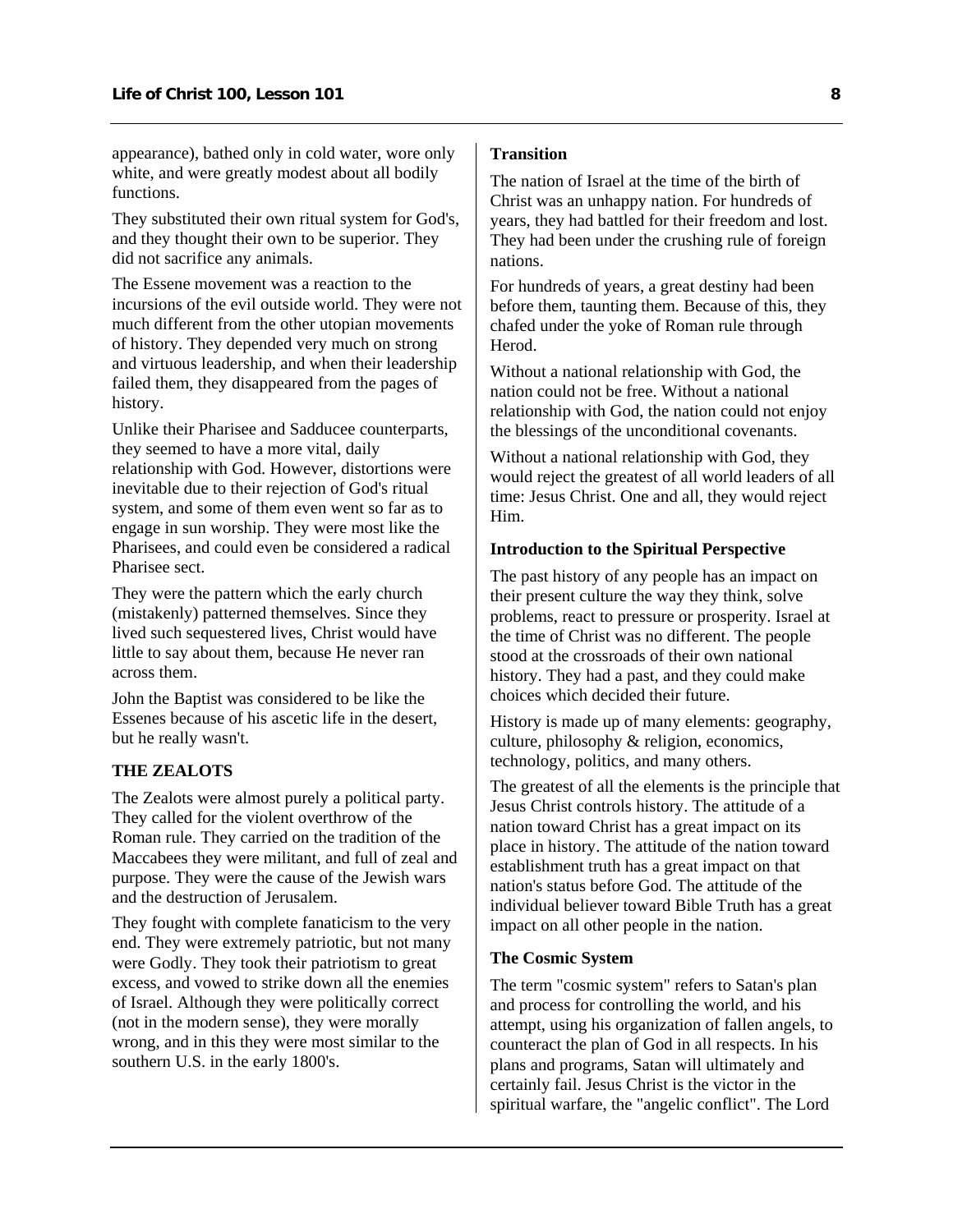Jesus sits at the right hand of God the Father in heaven, where all His enemies shall be made his footstool.

The cosmic system has a great impact on the history of a nation. History has certain downward trends which signify the cosmic influence on a nation. For example, Israel at the time of the birth of Christ had been on the downward side of history for quite some time. It is important to take a look at the principles of the cosmic system related to history in order to fully understand the period in question.

## **General Principles of the Cosmic System.**

Human history is the resolution of the prehistoric angelic conflict. In order to vindicate himself and His judgment of the fallen angels, God conceived a plan by which sinful human beings could glorify Him.

In order to justify his rejection of the prehistoric grace offer from God, Satan conceived a system designed to counteract the plan of God.

Therefore, the purpose of the Satan's cosmic system is as follows:

- To keep unbelievers from believing in Jesus Christ.
- To destroy the believer's relationship with God.
- To bring in his own millennium through internationalism and a centralized world government.
- To prevent God's millennium from arriving. There are three plans in Satan's cosmic system.
- The World Plan
- The Individual Plan
- The Propaganda Plan

#### **The World Plan of Satan**

The world plan is Satan's plan to bring in His own millennium, and to prevent God from bringing in the Divine Millennium. The world plan is a highly organized international conspiracy of demons.

**Eph 6:12**, "For our struggle is not against flesh and blood, but against the rulers, against the authorities, against the cosmic powers of

this darkness, against the spiritual forces of evil in the heavenly realms."

Although the world plan is highly organized through the genius of Satan Himself, the human side is not so. Demons do control human beings through demon possession and demon influence, but the humans themselves are rarely well informed. Often a world conspiracy theory will arise, but these are due to the demonic side and not the human side. There is no Biblical documentation for a human world conspiracy. Humans are simply pawns in Satan's world plan.

## **The Individual Plan of Satan**

The individual plan is an integral part of the world plan, since human participation in the demonic organization is absolutely essential. The means to the end of the cosmic system is power.

The world branch is constantly grasping for power over the human race and its organizations. Power in the form of human government is of the utmost importance in the world branch of the cosmic system. The more power that the enemy has, the greater he thinks he can be. The more power the enemy has, the more effectively he can carry out his plan.

In every human life and human organization, Satan is grasping for more power, so he can wield it to carry out his plan. Every time that someone or some organization depends on a human viewpoint solution, Satan gains power over their lives. Every time that someone or some organization comes to believe a cosmic counterfeit or lie, Satan gains power over their lives.

## **The Satanic "Millennium"**

As a part of the angelic appeal trial of human history, Satan has developed his idea of a millennium, which is designed to prove his point. In order to bring in his millennium, Satan must have total control of international human authority. This is why there is so much influence towards internationalism in the world.

God ordained nationalism after Satan's first attempt at internationalism at the tower of Babel, Gen. 11:19.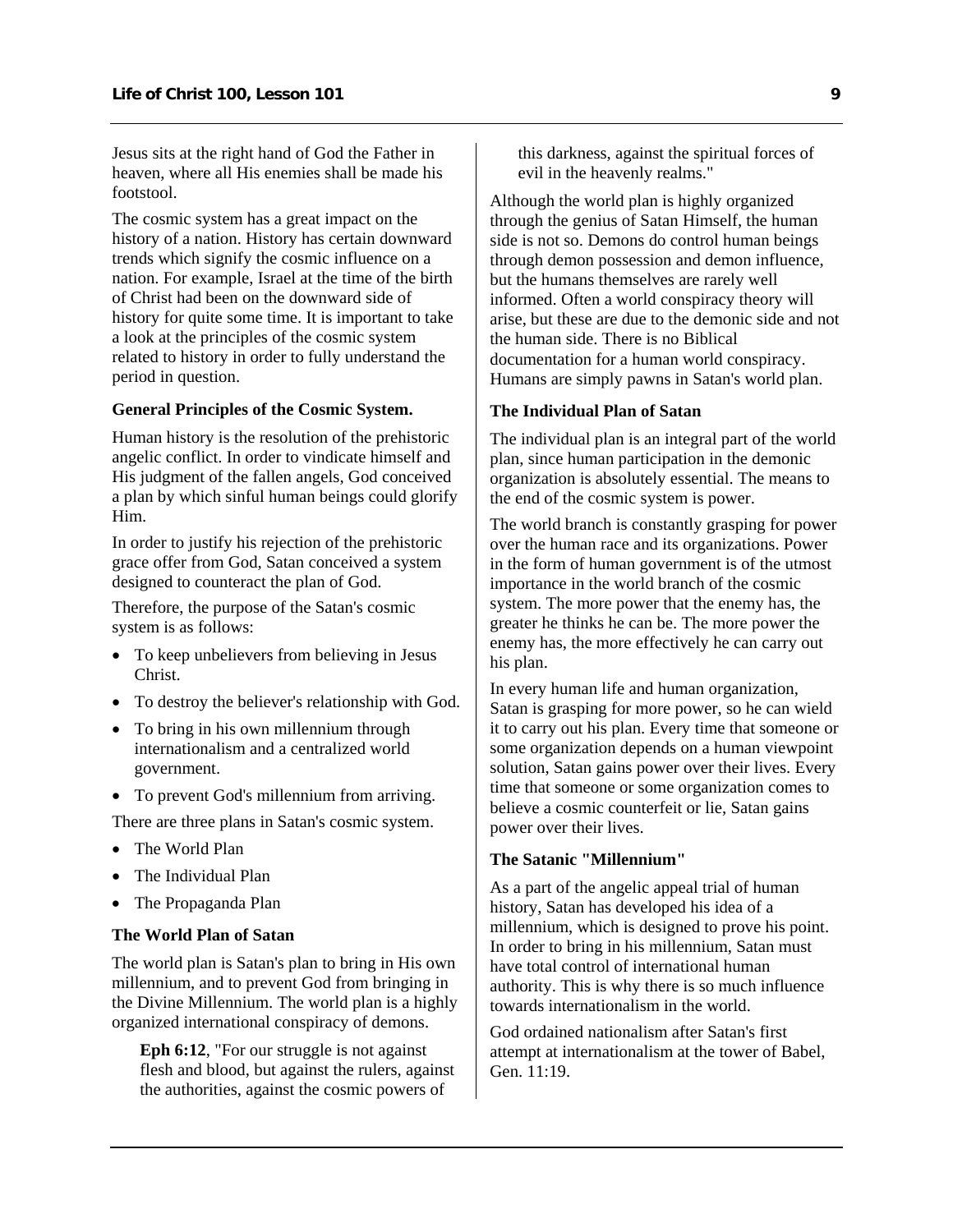Satan will bring in his "millennium", known as the Period of Great Tribulation, which will only come after the rapture of the church. The Satanic millennium can only be put into place when there are no believers on planet earth.

This 'millennium' will be the most chaotic, disastrous, and miserable 7 years in world history. It is the tribulation of the book of revelation.

The intent of the Satanic millennium.

- To prove that the prehistoric sentence of God which condemned the fallen angels to eternity in the lake of fire was unfair.
- To prove that Satan is God's equal, Isa 14:14, "I will ascend above the tops of the clouds; I will make myself like the Most High.""

The characteristics of the Satanic millennium.

- Counterfeit righteousness and injustice under the veil of justice.
- Constant change and lack of dependability
- Treacherous motives and cruel slavery behind the mask of mercy.
- Wrong approaches to problem solving and false solutions which always make the problem worse.
- Chaos and confusion
- Bad decisions from a position of weakness and a society saturated with evil.
- Dishonesty, obfuscation, evasiveness, and a lack of veracity. (All this sounds like U.S. politics today).

#### **The Fight Against the Divine Millennium.**

Satan is constantly fighting against the Divine plan for human history. Satan thinks that if he can destroy or delay the Divine millennium, he will somehow gain an advantage in the angelic conflict. He is wrong. He does not have the power to do either

The Divine Millennium will come at the second advent of Christ, and it therefore immediately follows the tribulation. There have been two attacks in history against the Divine Millennium: the attack against Christ, and the attack against the Jews. These attacks are tantamount to murdering the witnesses of a trial, so that they cannot testify.

## **The Attacks against Christ.**

Jesus Christ will be the world ruler during the Divine Millennium, and His rulership will be fantastic.

There was an attempt to destroy the mediatorship of Christ.

- In Genesis 6 there is a record of an attempt to destroy the human genetic purity of the line of Christ.
- In order to be the perfect mediator between God and man, Christ had to be both fully God and fully man in the hypostatic union.
- Satan attempted to destroy the human side of this equation.
- Demons seduced human women and impregnated them. Their children were angelichuman half breeds, and no longer genetically pure.
- Only Noah and his family resisted this demonic conspiracy. This is why the rest of the earth had to be destroyed.
- God considered this attack so great, that he imprisoned the angels who participated under the surface of the earth, where they still reside, waiting for their release in the tribulation.

There were attempts to kill Christ before He could fulfill the purpose of His life.

Satan knew that if he could kill Christ before His time, the plan of God would be stymied. Therefore, there were several attempts on His life.

- The attempt of Herod, Mat 2:13,16, "When they had gone, an angel of the Lord appeared to Joseph in a dream. "Get up," he said, "take the child and his mother and escape to Egypt. Stay there until I tell you, for Herod is going to search for the child to kill him." "When Herod realized that he had been outwitted by the Magi, he was furious, and he gave orders to kill all the boys in Bethlehem and its vicinity who were two years old and under, in accordance with the time he had learned from the Magi."
- The attempts of the Pharisees, **Mat 12:14**, "But the Pharisees went out and plotted how they might kill Jesus."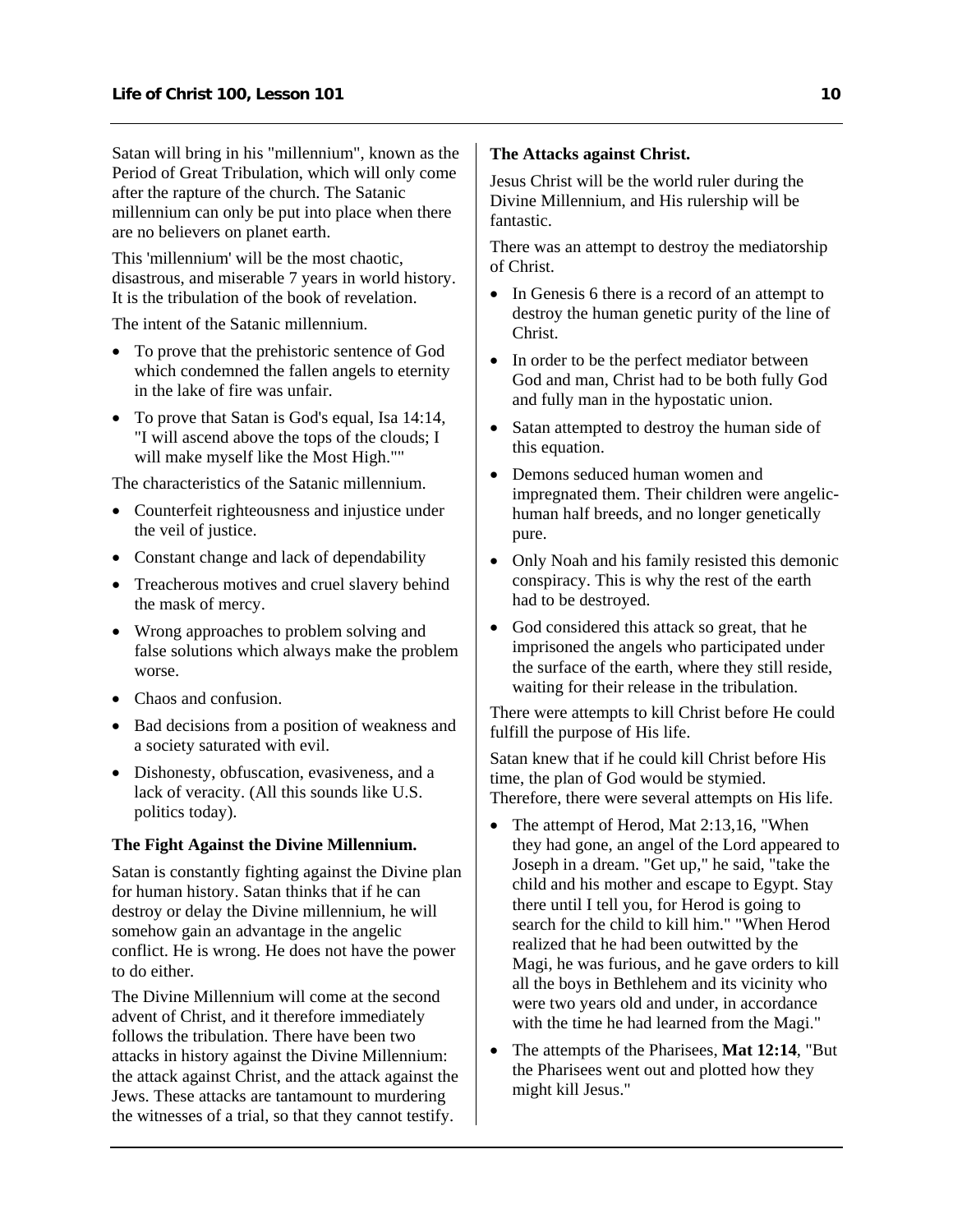<span id="page-13-0"></span>• The attempts of the chief priest and elders, **Mat 26:3,4**, "Then the chief priests and the elders of the people assembled in the palace of the high priest, whose name was Caiaphas, and they plotted to arrest Jesus in some sly way and kill him."

Of course, all of these attempts failed completely.

## **The Attacks against the Jews**

The Jews are God's chosen people, and they are going to be Christ's subjects in the Divine Millennium. Therefore, Satan is constantly plotting against the Jews in his attempt to exterminate them as a race of people. There is a tremendous amount of Satanic propaganda against the Jews. The Jewish world conspiracies, etc.

In every generation, there is an attempt through the Satanic world conspiracy to eliminate the Jews as a race. In the 20th century, there have been at least three attempts at genocide against the Jews.

- In Soviet Russia, from 1917 to the present.
- In Nazi Germany, from 1933-1945.
- By various Arab nations, today.

During the tribulation, the genocidal attacks against the Jews will reach their crescendo.

We are to judge the present nation of Israel by the standards of Divine establishment.

We are to judge individual Jews only when they come under our authority or they break the law.

In all other instances, we are to give Jews maximum respect and reservation of judgment.

As a national entity, we are to provide a haven for the Jews, so that they might be free from racial prejudice.

#### **Conclusion.**

Although these demonically inspired attacks are terrible in their intensity and genius, they have no chance of succeeding. God will protect the Jews until the return of Jesus Christ. He will succeed, easily.

#### **The Propaganda Plan of Satan**

The purpose of the propaganda plan is to promote the cosmic counterfeits and lies, and to attack the word of God. The propaganda plan integrates and

cooperates with both the individual and the world branches of the cosmic system. The propaganda branch is an expression of Satanic genius and the demonic organization. Human beings are an important element in the propaganda branch.

## **The Promotion of the Cosmic Counterfeits and Lies.**

The cosmic system has an elaborate scheme of counterfeits and lies. These counterfeits and lies are designed to supplant the truth. The counterfeits and lies match up with every category of truth possible, including:

- The Gospel.
- The plan of God.
- The power of God.
- The person and work of God the Father
- The person and work of Christ.
- The person and work of the Holy Spirit.

These counterfeits and lies are promoted by every means possible. There is a great emphasis today on the media, and especially television. Those who are heavily involved in the cosmic system inevitably become cosmic propagandists.

## **The Attack Against the Word of God**

In order to make the promotion of the cosmic counterfeits and lies fully effective, the cosmic system attacks the Word. The attacks against the Word come in two basic categories.

Attacks to destroy the Word outright. There have been many attempts throughout history to destroy the manuscripts of the Bible.

Attacks to undermine the credibility of the Word. These are usually attacks on the supernatural nature of the Divine inspiration of the Word. Liberal theologians are mainly responsible for this branch of the attack on the Word.

## **Rome at the Time of Christ**

## **The Roman Environment During the Life of Christ.**

The Pax Romanus.

After many wars, the Roman Empire was established. After the death of Julius Caesar, there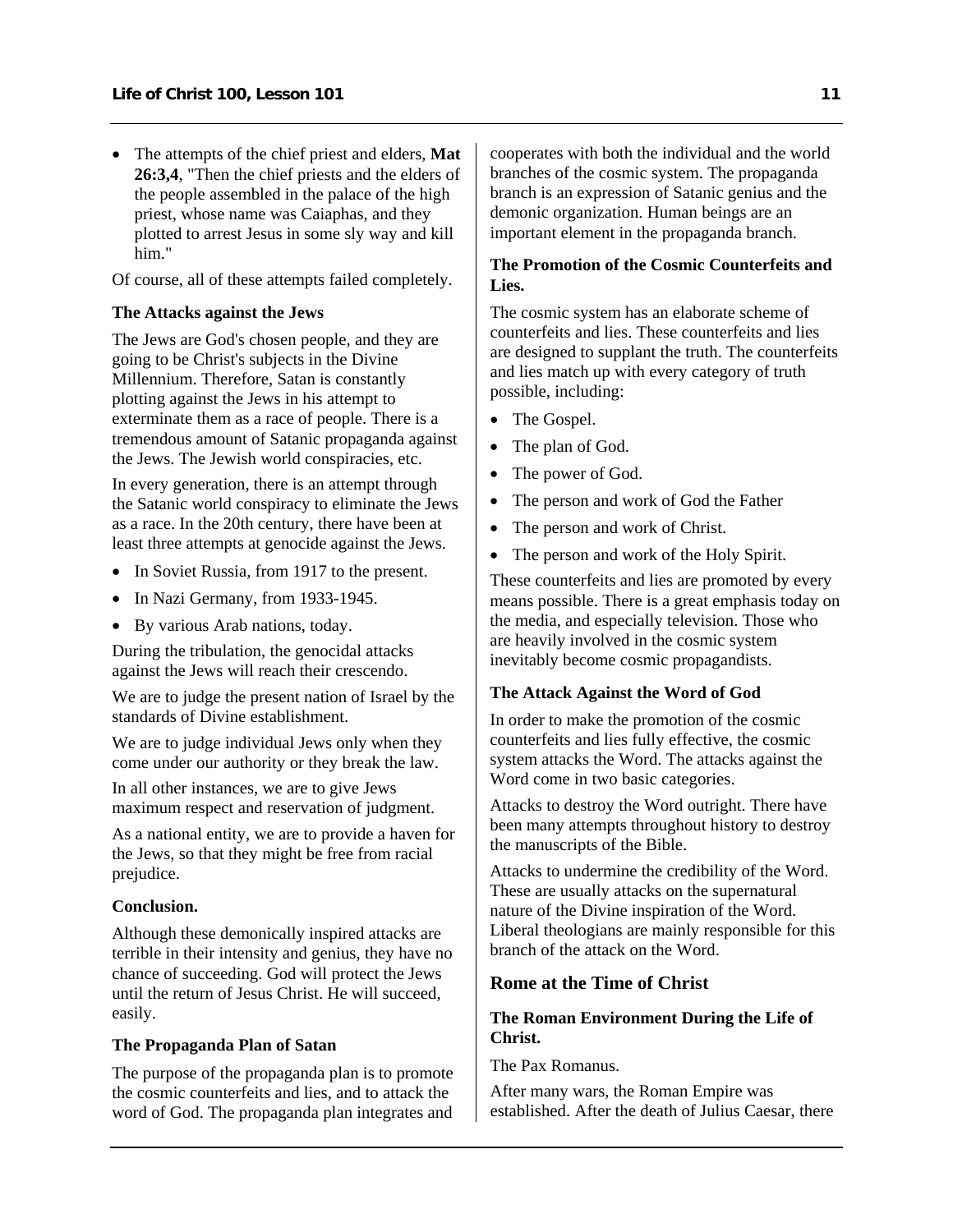was a civil war, and then Augustus Caesar (Octavian) was given absolute power over the senate and people of Rome. Augustus was a good man who desired peace and prosperity for Rome. After many long years of warfare, external and internal, the people were tired of it, and longed for peace. Augustus was sensitive and thoughtful, a good ruler. Through his long rule many great things were provided.

Because of the state of peace, there was a great emphasis on trade and commerce. Many Romans made their fortunes because of the advantages of freedom through military victory and peace through military strength. There were great building programs in every city, financed by donations from the private sector. Theatres and temples and viaducts all sprouted as if there were a spring season for buildings.

There was a fantastic system of roads and trade routes on the sea, all protected by the police and the Roman equivalent of the coast guard. Piracy and highway robbery remained at a minimum through capital punishment.

Augustus also preached the virtues of morality and discipline and justice and courage. He realized that the Roman empire was centered on the family, and that its stability depended on it. There was a rigidly pro-family bank of legislation, which encouraged marriage and children inside the marriage relationship. Some of this was circumvented, while much of it was taken to heart.

Augustus was Caesar at the time of the birth of Christ. Although Augustus died in 14 A.D., Tiberius continued the Augustan tradition of the Pax Romanum. Tiberius was the emperor for the remainder of the life of Christ.

The Jews (and especially the Pharisees and Zealots) had absolutely nothing to complain about. The peace of Rome was very pro-establishment.

#### **Koine' Greek, the Language of the Roman Empire.**

Koine' Greek was the language of Alexander's conquest. Attic Greek was a difficult language to master. When Alexander expanded the Greek empire as far as Afghanistan and India, the people had to assimilate in order to be a part of that empire. Without Greek the foreigners could not

trade or prosper. However, since Attic Greek was so difficult, the people of the empire commonized it, so that it could be easily used.

This commonization was a great simplification which retained the subtle and detailed nature of its predecessor.

Koine' Greek was the greatest language in history for written communication. Through it many complex and subtle concepts could be communicated with clarity. Koine' Greek was retained in the Roman Empire as the language of the common man. Nearly everyone knew it and used it throughout their lives.

## **Roman Culture**

The Romans borrowed much of their culture from their Greeks. Greek literature, drama, and games were all retained by the Romans. The Romans admired almost all aspects of Greek culture, even the most debauched things.

The Romans had spent much of their developing years in war and in a very disciplined and workaholic environment, and so they lacked cultural self esteem. The Greeks had much to offer in the way of culture although much of theirs was corrupt. The Greeks had died from their cultural debauchery it was the ruin of their empire.

No nation has ever survived the corruption of their morals. The homosexuality of the Greeks was rampant; it destroyed them. The Romans adopted even this even to the point of pederasty. It would also destroyed them.

Analogous to this is the popularity of all things American to the Japanese. Whether its baseball or disco or Madonna, the Japanese people love it, as long as it is American. The contrast is that while Japan was conquered by the U.S. and it adopted much of U.S. culture, the Greeks were conquered by the Romans, and yet the Romans adopted the Greek culture.

However, at the time of Christ, the Romans remained for the most part moral and family oriented. It was the most stable time in the history of the world.

The Roman postal service was for government use only a great idea. Imagine the reduction in garbage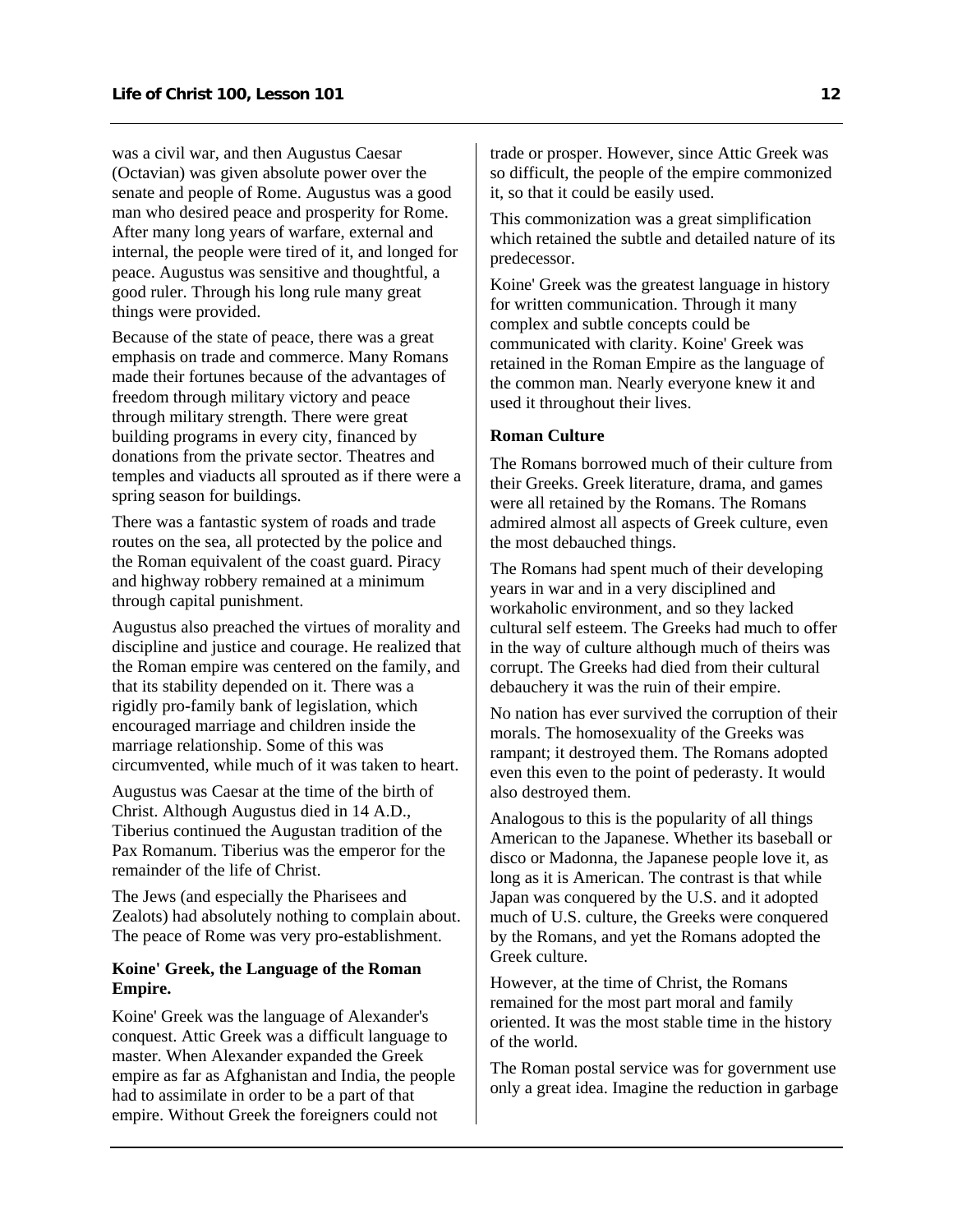<span id="page-15-0"></span>from the elimination of junk mail. Personal mail went with travelers and traders.

The Romans had no public schools. The education of their children was a two-tiered system. The first tier was that of the disciplinary training. This was usually administered by a well educated and trusted household slave. He would teach manners and self-discipline to the children of the household.

The second tier was that of the educational training. Science, math, astronomy, medicine, botany, zoology, linguistics, literature, music, and sports were all common subjects in the education of the child. There was also a great emphasis on logic and rhetoric. 6. Next, there was the institution of slavery.

It is important to note that the Romans could never imagine a state of total abolition, so ingrained was the institution of slavery in their nation and their culture and even their thinking. The moral question of slavery was never raised.

Slaves became slaves because of the conquests of the Roman Empire. Whenever a new territory was conquered, much of the population was deported back to population centers elsewhere in the empire.

- This served a twofold purpose: it provided cheap labor, and the insurance against guerrilla warfare in the conquered territory.
- The people who were deported received a low form of welfare: they would have the basic logistics provided in exchange for their labor. Slavery did much to provide for those who would otherwise be charity cases.

The slaves of the Roman Empire took on what was considered the menial tasks of the day much of the manual labor was done by them. As the Empire grew and prospered, the more educated and presentable slaves become household helpers and educators.

Slaves were always dependent on their masters, and as long as the Empire stayed on the virtuous side.

• Manumission was often granted to faithful slaves.

- Emancipated slaves had great opportunities for upward mobility.
- There was not an extreme prejudice against slaves often they were respected for who they were.

Although slaves were considered property, they were allowed to have their own lives, marrying and producing families. The New Testament is written from this frame of reference.

- Masters are considered legitimate authority, as long as they stayed within the laws of Divine established. Therefore, slaves are called upon to obey their masters.
- Masters are called upon to emancipate their slaves.

## **The Four Gospels**

## **General Introduction.**

In the middle of the 6th decade of the first century, Christianity had reached a crisis. Nero had begun his persecutions, and the Romans had begun to suppress the open rebellion of the zealot Jews in Palestine.

The church had been well established throughout the Roman Empire, and many doctrinal epistles had been written in support of the church.

Paul was in prison; many of the great believers of the eyewitness generation had died from natural causes and violent persecution.

It appeared as though the prophecy of Christ about the destruction of the Temple was about to come to pass due to the hopeless war in the Holy Land.

It was because of these intense adversities that God the Holy Spirit inspired three men in three different cities to write gospels records of the life of Christ.

The three locations of writing were widely and evenly distributed.

Mark recorded Peter's gospel in Rome.

Luke wrote his gospel somewhere in Greece, probably in Achaia.

Matthew wrote from Antioch in Syria.

These three gospels were written for various reasons.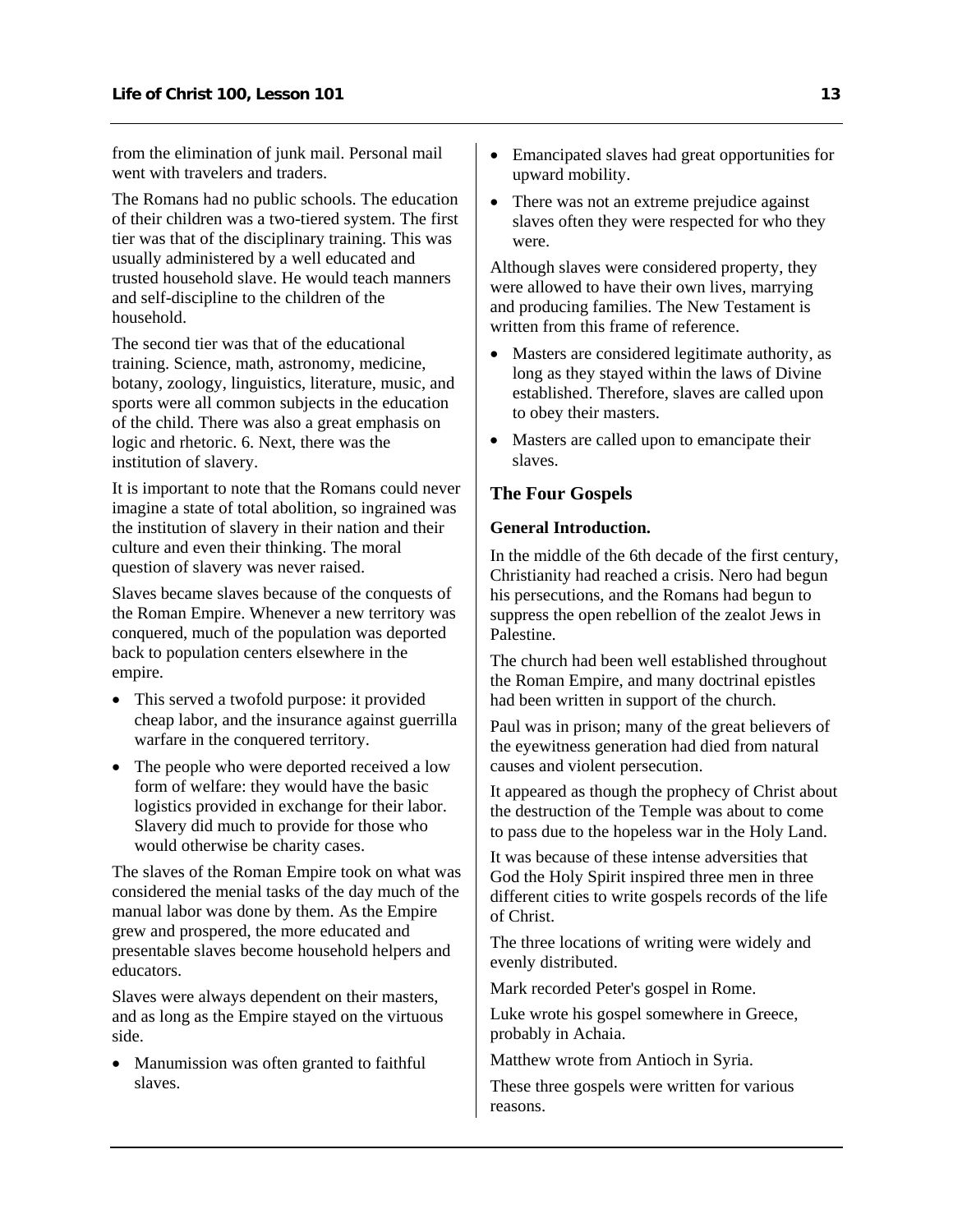Matthew wrote to Jews, in order to convince them of the Messiahship of Jesus.

He hoped to convert them before the folly of the Zealot movement resulted in their persecution and destruction.

Already war was begun in Palestine.

Luke wrote to Greeks in order to provide an accurate history of the events of the incarnation. His second work, the book of Acts, is the accurate history of the early church.

Mark wrote to record the life of Christ as told by Peter. It is likely that Peter was in prison and close to martyrdom when he dictated the story of Christ's life. Peter no doubt thought it imperative that the story get out. The abbreviated nature of the narrative reveals both Peter's nature and that he was in a hurry.

These three gospels, although very similar in their record of events, arose from independent sources.

Peter told the story to Mark as he remembered it.

Luke had apparently interviewed a number of people over the years and put these materials together to form his gospel.

Matthew had already written quite a lot of material in Aramaic, which had to do with the prophecies concerning the life of Christ. He used this material to form the basis for a number of his passages, and filled in the rest from memory.

These three gospels are often called the synoptic gospels, because they have roughly the same record of events. Synoptic means to 'see together'.

These synoptic gospels were all written within a year or two from one another. It is therefore doubtful that they could have relied on one another. The times of writing are as follows (all dates approximate).

Mark 65 A.D.

Matthew and Luke 66 A.D.

Notice that in the time of crisis it was important from the Spirit's point of view to provide knowledge of the life of Christ! Remember, the Spirit chose when to inspire these works. The gospel of John is very similar in that it is inspired during a time of great adversity for the church.

John wrote his gospel in the eighties, most likely the late eighties.

The problems of harmonizing the gospels

Critics of the gospels have been very skeptical about the accuracy of the gospel accounts because even the synoptic gospels do not appear (at least on the surface) to harmonize well.

However when the gospels are analyzed and then harmonized by those whose work goes beyond just a surface appraisal, things work out quite well. One such harmony is Dr. Thomas' A Harmony of the Gospels, which was written together with Dr. Gundry.

Dr. Thomas lists the following as problems with harmonization on page 302 of his book.

Accounts of Christ's words sometimes differ. One evangelist's report of the same conversation, saying, or discourse may be more less complete than another's. Differences may occur in grammatical construction. Synonyms may be substituted, verb voice or tense changed, or nouns replaced by pronouns. There may be differences in the order of discussion.

Sometimes the differences in details reported even involve what appear to be contradictions.

Occasionally, the same or similar statements will be found in contexts which appear to reflect different situations.

Somewhat similar events occur in different situations.

Sometimes what really appears to be the same event will be reported in a different order in another gospel.

Sometimes diverse descriptive details are given for what appears to be the same event; sometimes these details may have the appearance of discrepancy.

The gospel writers do not always report the same events.

The big issue is this: Do these problems undermine the historical integrity of the gospels? If they do, then they undermine the inspired nature of the word.

In the last century, the German scholars saw these problems and failed to account for them. Instead,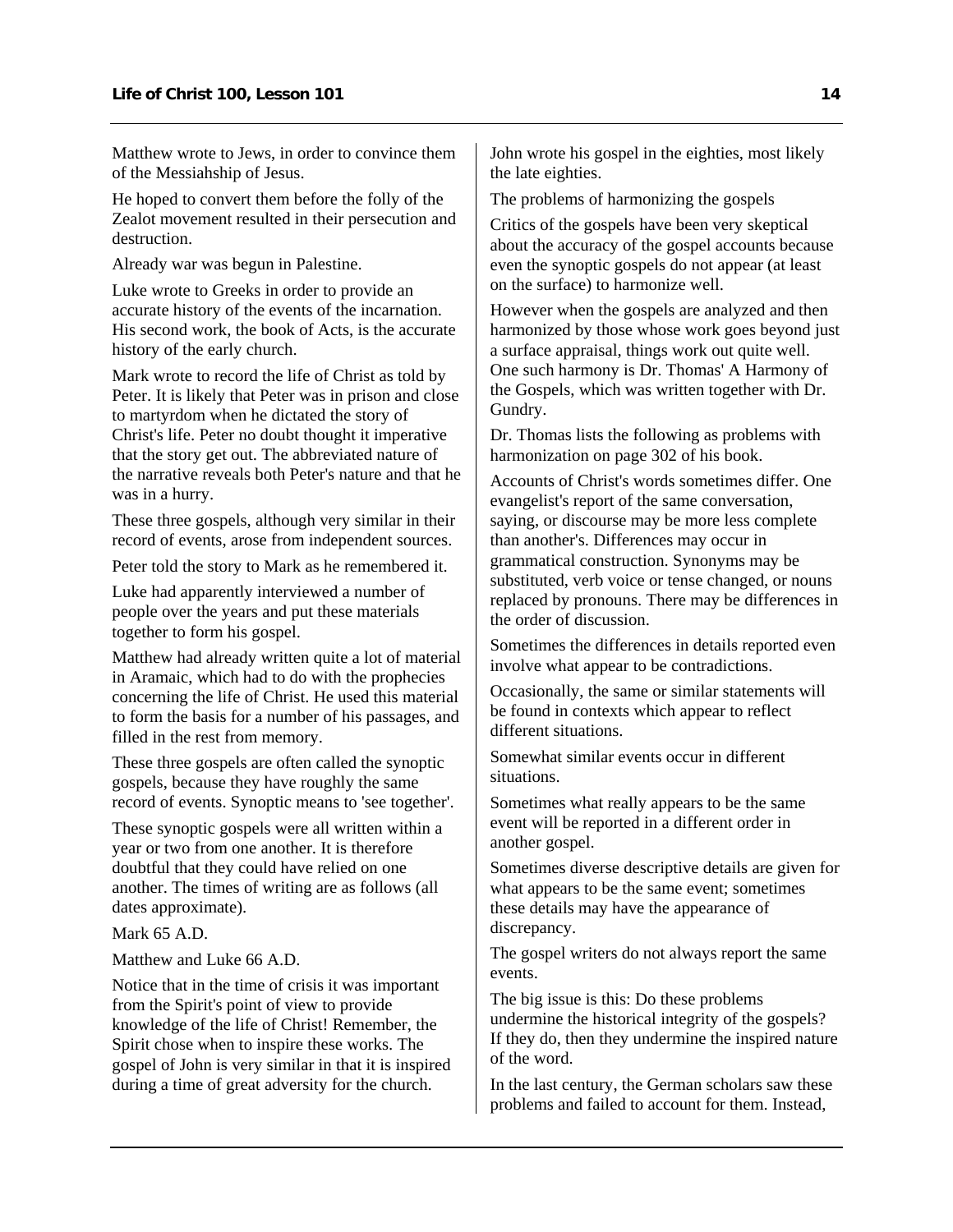they arrogantly denied the inspired nature of the Word, and the ministers and the people followed. The result was two world wars, both started by a nation full of people who called themselves Christians. We stand on the brink of the same possibility in our own nation.

Do not fear, however, for responsible scholarship more than accounts for these problems without compromising the historical integrity and inspired nature of these documents.

The general solutions are as follows:

Jesus spoke three languages: Greek, Hebrew, and Aramaic. The gospels were all written in Greek. Therefore, by necessity many of the gospel accounts of Jesus' words are translations. In translation, there is plenty of room of variance without losing meaning.

Sometimes the words are translated quite literally, but even so the use of synonyms is quite acceptable. Sometimes the words are translated more loosely in order to emphasize the impact of the words. This is also perfectly acceptable.

In modern language we have many punctuation marks to indicate what is a direct quote and what is not; what is a clarification by the author, and what is a clarification by the original speaker; even footnotes are employed to refer to source materials. None of these things were available to the ancient writer.

Because of this it is difficult to tell when the writer is doing one of these things in his translation of Jesus' words (even if he is translating). Suffice it to say that God the Holy Spirit is the supernatural director of all translations of Jesus' words, and He ensured their accuracy.

When there are differences in translation, we can use them to amplify all the translations.

Dr. Thomas summarizes this principle in this way: "What one does expect to be reproduced in ordinary discussion are the striking or important statements, the leading thoughts, the major divisions or topics, and the general drift of discussion including transitions from one topic to another. While different reports are expected to agree on these matters, it is also expected that there will be differences on details such as changes of person, substitution of pronouns for nouns or

vice versa, changes in tense, voice, or mood of the verbs, and substitution of synonyms are too trivial to be taken as serious objections to a reporter's accuracy in ordinary discussion.

"While wording is important, meaning can be conveyed in a variety of ways. Verbal inspiration does not imply that truth can be accurately communicated in only one way. Rather, it means that the manner in which the Holy Spirit did speak through the human agents is inspired and hence accurate, word for word.".

The people of the ancient world, especially the Jewish people, had highly trained memories. They were often required to memorize long passages of the Old Testament, and even in a language that was not their native tongue.

This, together with the ministry of the Holy Spirit led to tremendous accuracy with reference to the meaning of the translation.

When a translation is direct from the Greek, we can expect greater accuracy in the quotation of Jesus' words, but even so, one writer for his own reason may add or subtract from the quotation without a violation of the principle of inspiration.

Also, Christ no doubt repeated many of His words over the course of His ministry; this does not mean that He said the exact same thing every time. Even during the same sermon it is likely that He repeated Himself. One gospel writer may have recorded one part, while another different parts with slightly different wording.

Differences in the details of what appear to be the same event may in fact be a record of two quite different occurrences.

Sometimes, a writer will arrange his material according to subject and therefore take things out of chronological order. This too is acceptable, and does not corrupt the inspired nature of the text.

The conclusion is this: that harmonizing the gospels presents no major problems with reference to inspiration. The accounts do harmonize well, and the problems that go with a harmony are easily and rationally accounted for.

#### **The Gospel of Matthew**

For each gospel, we will follow this order: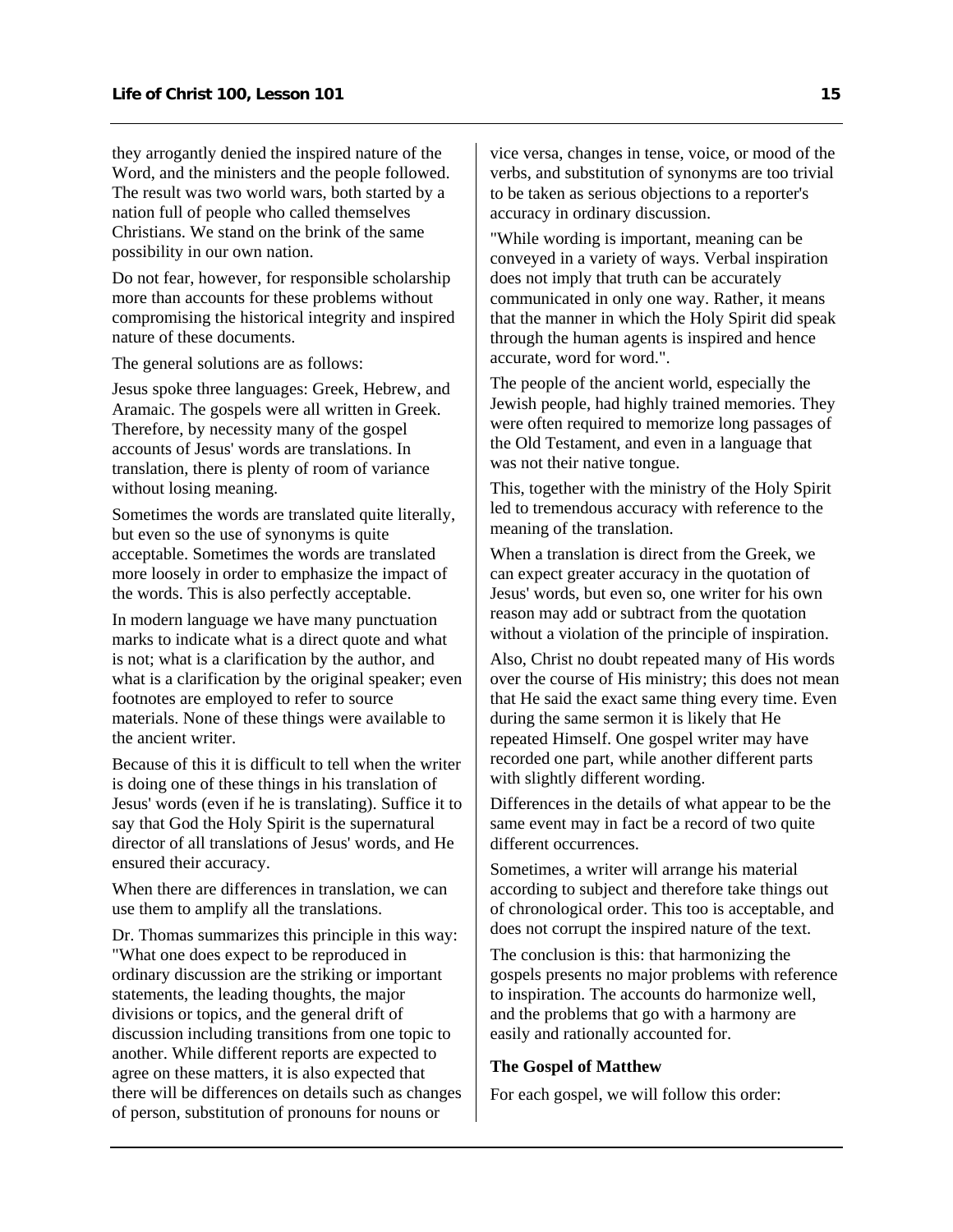Author

Circumstances of writing

Target readership

Purpose of writing, and

Characteristics of the gospel.

## **The Author**

Matthew: God used an outcast. His name is a transliteration of the Aramaic word which means "gift of God."

In his own Gospel, Matthew uses his regular name. In other gospels, the name Levi is used. It is likely that Matthew became his name after his conversion.

Matthew was a Jewish tax collector. It is likely that he was fairly well off financially because of his profession. This makes his decision to follow Christ all the more remarkable, because he left it all behind Luke 5:28. It is likely that he worked at the toll house in Capernaum.

When he decided to follow our Lord, he threw a big party, and invited all his friends. His decision to follow Christ was immediate.

As a tax collector, Matthew was an outcast in Jewish society. He apparently had no friends who were devout in the Jewish faith for at his party there were only other tax collectors and sinners.

The Roman tax collectors were hated by the Jews because the Roman taxes were in addition to the Jewish taxes.

They were also hated because they represented the occupying forces of the Roman Empire.

The tax collectors made their living by inflating the Roman taxes. They essentially worked on commission.

Tax collectors were wealthy, but hated by their own society. They had to live with a tremendous amount of prejudice.

Because of this prejudice their social options were severely limited. They could only socialize with others who were outcasts.

It was easy for Matthew to follow Christ, considering his personal circumstances. Social isolation does not make it easy to enjoy personal wealth. No doubt he knew of the supernatural

essence of Christ's ministry, and he may have even heard Him speak. It is often the outcast that finds it easiest to follow Christ.

### **The Circumstances Surrounding the Writing of the Matthew**

Of the circumstances of the writing of this gospel we know very little. What little we can draw comes from inside the book.

The Target Readership for Matthew

The target readership for Matthew's gospel was most likely Jewish believers in Palestine. A secondary audience may be found in Jewish audiences everywhere. His was the most read of all the gospels in the first century. This popularity is a good testimony to its arrangement.

## **The Purpose of the Gospel of Matthew**

The purpose of this gospel was generally to awaken and establish faith in Jesus Christ.

That this gospel was written primarily with a Jewish audience in mind brings a more specific purpose: To establish Christ as the Messiah and to answer the attacks of Jewish critics on the issue of the person of Christ.

It was also intended as a tool for use in evangelism for other believers.

Finally, it was probably intended as a last ditch effort to stem the tide of destruction which was descending upon the Jews in Palestine.

The Jews were their own worst enemies. They were extremely self-destructive, and especially so since their rejection of Christ as Messiah.

Their self-destructive tendencies culminated in a great number of them choosing the way of the zealot armed resistance without virtue.

The way of the zealot could only result in the destruction of the Jews in the land, and of Jerusalem. The Romans' method of warfare was far superior to that of the zealots. Anyone with common sense could see the inevitable destruction of the Jewish armies.

Therefore, Matthew wrote his gospel as a last ditch effort to stem the tide of destruction that had welled up among the Jews in Palestine.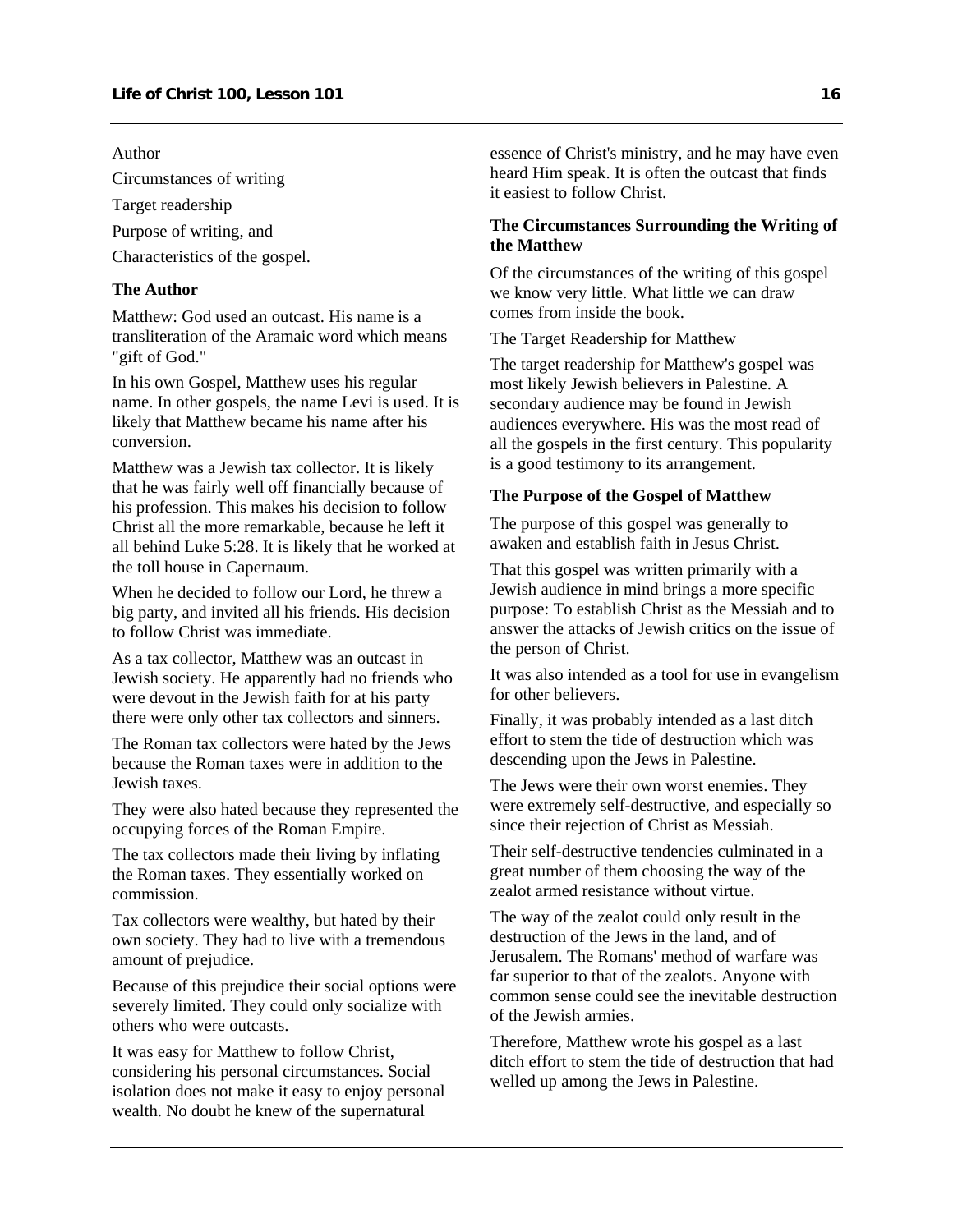Matthew wrote just as the zealots began their armed revolt in 66 A.D.

## **General Characteristics of Matthew**

The most striking of the characteristics of this gospel is its emphasis on Christ as the Messianic King promised by the Old Testament prophets. Time and again Matthew points out some event in Christ's life, or one of His characteristics as being a fulfillment of a prophecy. He especially concentrates on Christ as the fulfillment of the Davidic covenant.

Matthew also concentrates on the kingdom of the Messianic king. He uses the term, "the kingdom of heaven" 32 times, but it is not mentioned elsewhere in Scripture. He stresses both the spiritual and political aspects of the kingdom. Matthew records ten parables about the kingdom which are found in none of the other gospels. His is the gospel of the New Covenant for Israel.

Matthew's gospel has a very Jewish flavor, yet at the same time he often takes the opportunity to denounce the Pharisees and their incorrect practices and perceptions of the Messiah. The latter is probably due to Matthew's social isolation. No doubt he was often victimized by the Pharisees for being a tax collector. Like so many who are the victims of prejudice, Matthew has special insight into those who perpetuate such sins.

However, Matthew does not exclude the Gentiles. Matthew was emotionally a Gentile because of his social isolation. He makes sure his readers understand that once the Jews have completely rejected Christ, the kingdom would be transferred to the Gentiles.

Matthew is the one who arranges his material by subject, and aside from the passion week he does not follow the chronological order of events. Matthew, more than any other gospel writer, has an ax to grind. It is a righteous ax, and so he arranges his material to suit the grinding.

In spite of Matthew's choice of arrangement, his gospel retains a great unity and order. This reveals the mind of a tax collector. The order of numbers and accounts lead naturally to literary order. There is great continuity in the order of the subjects, and excellent literary transition.

## **The Gospel of Mark**

## **The Author(s) Mark and Peter.**

There are really two persons behind the writing of this gospel. The one who gave dictation, Peter, and the one who received it, Mark.

The following is an extraordinary statement: Mark was there when both Paul and Peter died. It is extraordinary because Mark began life as a coward, and was for while in great disfavor among the other disciples. This is a testimony to the grace of God.

Mark was Jewish, and grew up in Jerusalem. No doubt he was aware of the person of Christ and the events of His life. There is even some speculation that he was the young man of Mark 14:5152. The actions of that young man are certainly commensurate with his character flaw of cowardice which he expressed about 20 years later.

His mother's name was Mary, and he was a relative of Barnabas. When Paul and Barnabas took Mark along on the first journey, he left for home before their ascent of the Taurus mountain range on their way to the interior of Asia Minor, Acts 13:5.

This desertion set Paul's heart against Mark. When Barnabas and Paul decided on a later missionary journey, Paul refused to take Mark along on the basis of his former desertion, Acts 15:3639. In fact, Paul and Barnabas had a sharp disagreement over the issue, and they parted ways at that point. Barnabas believed in Mark.

Whatever transpired in the next 10 or 15 years (AD 49 to AD 62), Mark had won himself over to Paul. During Paul's first imprisonment, Mark was there with him, Col. 4:10; Philem 24. In Philemon (62 AD) Paul calls Mark a fellow worker. In Colossians, Paul reminds the Colossians to welcome Mark if he comes that way. Paul is restoring Mark's reputation to others.

Mark was with Peter in Rome (called Babylon by Peter) 1 Pet. 5:13, and sent his greeting along with Peter's letter. Peter affectionately calls Mark his son.

Mark apparently left Rome shortly after Peter's first epistle (@65 AD), because when Paul is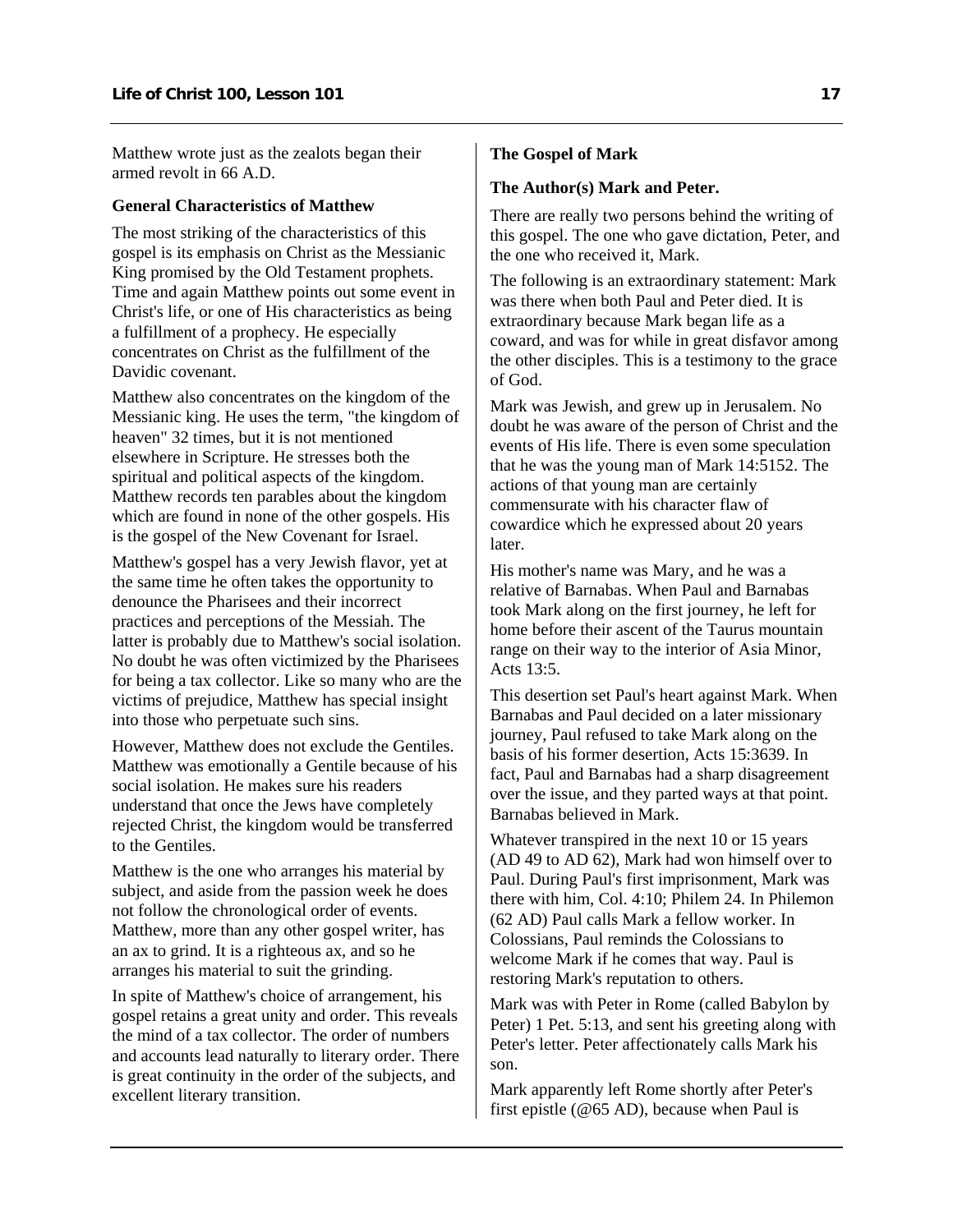imprisoned a second time at Rome, he calls for Mark, who is with Timothy at Ephesus, 2 Tim. 4:11. Paul calls Mark 'well useful for service'. He considers Mark the deacon type, and finds great favor with him in this role. The word for well useful is euchrestos, a very positive and complimentary word.

If Mark obeyed Paul's command, and it is likely he did, then he was present when Paul was executed.

If Mark was there for Paul's execution, then it is equally likely that he was there for Peter's, because they were both martyred at about the same time, and both in Rome.

Mark watched the deaths of these two great believers. He faced death with courage this time, a changed man because of the truth residing in his soul. This is the man who ran at the arrest of Jesus, and who ran in the face of the unknown at the base of the Taurus mountains. Mark was a man who feared, and yet by the grace of God who grew, and then endured. It is extraordinary that he is the one chosen by God the Holy Spirit to put down in writing the gospel as told by Peter, probably just before or just after Peter's death.

Remember Mark next time that you fail! And remember him the next time that you are ready to write someone off!

Peter Peter's name was also Simon. The testimony of Peter always stands behind the writing of Mark in this epistle.

If there is one character trait of Peter which rises above all others, it is his emotionalism. Peter often let his emotions rule his thinking, much to his detriment and regret.

Peter is enthusiastic, emotional, swift to speak without thinking, full of love and anger, sometimes legalistic and snobbish, and Jewish in a prejudicial way. He is one of the independent, rebellious Galileans. He loves Christ so much, yet he cannot muster the spiritual resources to remain with Him in His arrest, trial, and death.

He is the second to the tomb on the third day, and enters first. He is the first of the disciples to see Christ after the resurrection. He is unsure of his standing with Christ immediately after the resurrection. Peter is a leader and very much a preacher, though not careful about what he says.

He makes mistakes, he broods, and then he seeks and needs forgiveness in a desperate emotional way. In the end, he writes two epistles about suffering, and speaks his remembrances of Christ in a brief, but humble manner.

The gospel includes those incidents which place Peter in an unflattering light. In these he is brutally honest about his mistakes.

It excludes those incidents which place Peter in a flattering light.

Peter is an early leader in the church, but fades from the limelight in about 50 AD Nothing is heard from him until he writes his epistles in the early 60's, and then dictates his gospel story to Mark in the mid 60's.

Probably the best analogy to Peter's early character is a politician on the campaign trail. Always promising, always in the limelight, but never following through.

## **Circumstances Surrounding the Writing of Mark**

The place is Rome, the situation the persecutions of Nero. Paul and Peter are in prison, soon to die at the command of Nero himself.

Mark is there with them. Peter is anxious to tell the story of Christ before he dies, and he does so, dictating to Mark.

It is not clear whether Mark actually composed this gospel before or after Peter's death. It is not important. This was a really hard time for believers in Jesus Christ, and especially so in Rome.

## **The Intended Readers of Mark's Gospel.**

It is most likely that Peter (and Mark) had a Gentile audience in mind. This is especially interesting since Peter began with a prejudice against the Gentiles, and one which was difficult for him to leave behind. It apparently took him more than 20 years to do so. His gospel is devoid of anything that would be offensive to a Gentile, and it does not presuppose an extensive knowledge of the Old Testament.

Also, the Roman audience would have taken priority, since it was the closest.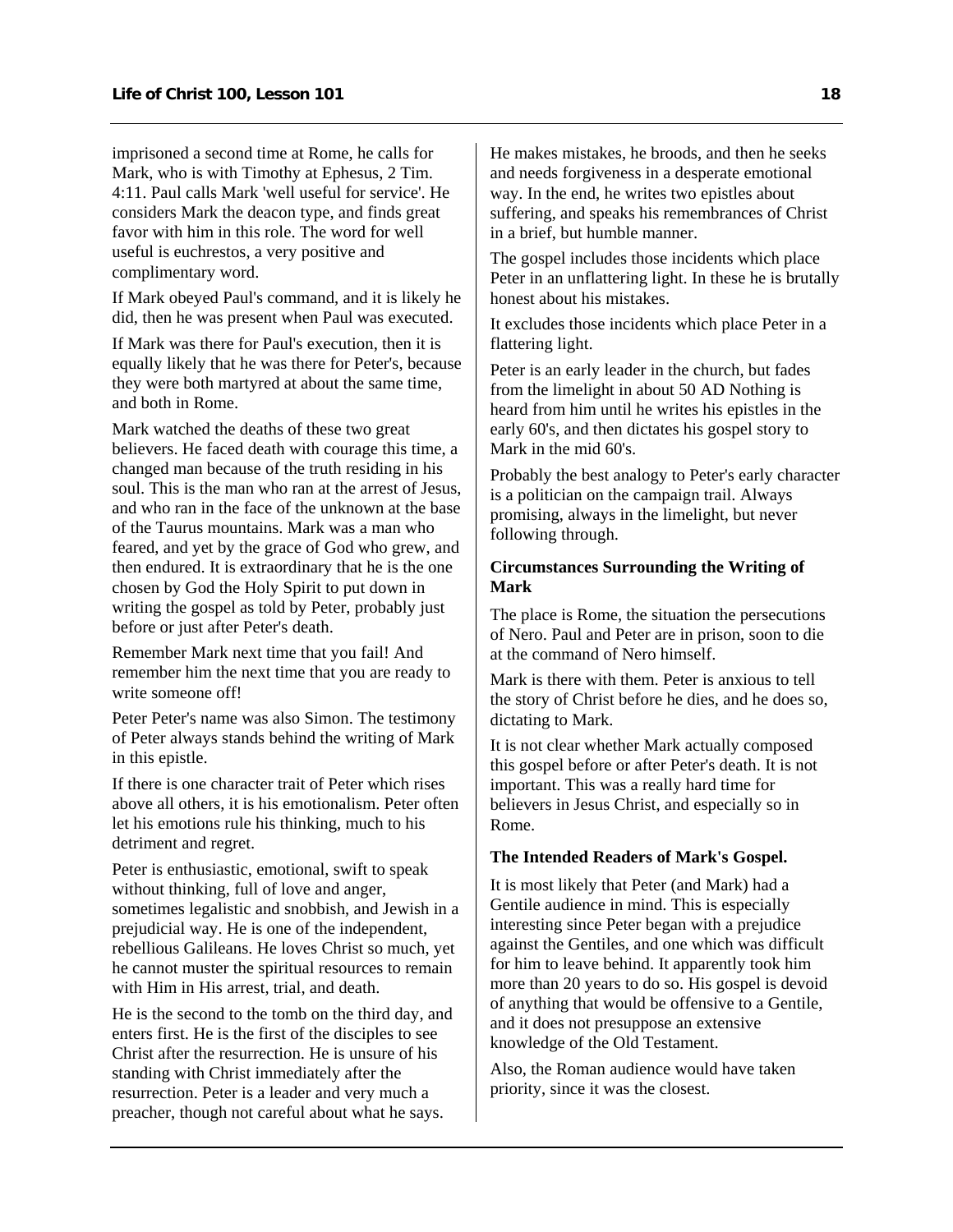#### **The purpose of the Gospel of Mark**

Mark was written to win converts to Christianity. Mark portrays Christ as a suffering servant. This image fits well the Christians in Rome, and so the Romans would have been well acquainted with it.

To encourage those in Rome who were enduring persecution. Peter always had a heart for those who were suffering. He mentions the persecution of Christ often to encourage those who endured similar sufferings.

The greatest testimony and greatest encouragement for those who suffer is that of Christ.

The greatest testimony for those who are in unbelief is the suffering of Christ.

Remember, this gospel goes out to the very hotbed of the Neronian persecution. It is a voice that rises above the cacophony of persecution and says, "but it is true".

#### **Characteristics of Mark's Gospel**

Brevity it is easily the shortest of the gospels, and conspicuous among the missing are the nativity, the genealogy, and most of Christ's longer discourses.

Action Peter tells the story as he lived his own life. The story moves at a very fast pace, and its transitions force the narrative into a bangup story. The crowds are always pressing, the demons always attacking, miracles constantly being performed. Peter includes action and excludes doctrine. Mark has been called the camera man of the gospel writers for his vivid portrayal of the life of Christ.

Believability the story is told in simple and even rough language. Peter's Greek lacks perfection, but it gives the gospel a nice 'I was there' touch that makes it quite vivid and easy to believe. Many minor details are included about Christ and His person. Even the bad things are left in the story.

Centered on Christ as the Son of God and as the servant of man. This would have been a good combination for his Gentile audience. The distinction of servanthood would have been especially appropriate since their Gods were ones

who demanded service instead of those who would give it. The contrast would be striking.

Chronological Apparently, Mark's gospel follows closely the actual chronological order of events in the life of Christ.

#### **The Gospel of Luke**

#### **The Author Luke**

God used a Gentile doctor. Luke is mentioned only three times in all of the New Testament, yet he is responsible for 28% of it, for he wrote both his gospel and the book of Acts.

Luke is the only Gentile writer of the New Testament, and probably the only second generation Christian writer. He was not present at the incarnation.

Luke is most likely Greek. He is an excellent writer and historian. In fact, he is the greatest of the historians of antiquity. He is objective, detailed, and well informed. He writes clearly and keeps things very well ordered.

Paul calls Luke the beloved physician in Colossians 4:14.

Although there were many charlatans in the ancient world, there were also a number of good and skilled physicians.

Medicine did not go much beyond advanced first aid in the ancient world, but such a service was very valuable.

Luke was probably behind Paul's advice for Timothy to take a little wine for his stomach.

At one point, Luke was the only one with Paul during his imprisonment, 2 Tim 4:11.

Luke would have been a valuable addition to a missionary team, considering the hazards of travel in the ancient world. Considering the number of times that Christians were beaten, stoned, or otherwise injured because of their faith, Luke got to practice his profession often.

Luke was not only the team physician, but he was often active in the evangelistic efforts, Acts 16:13. That Luke was a Gentile meant that he would have been valuable in ministering to other Gentiles. Remember, most of the missionary teams were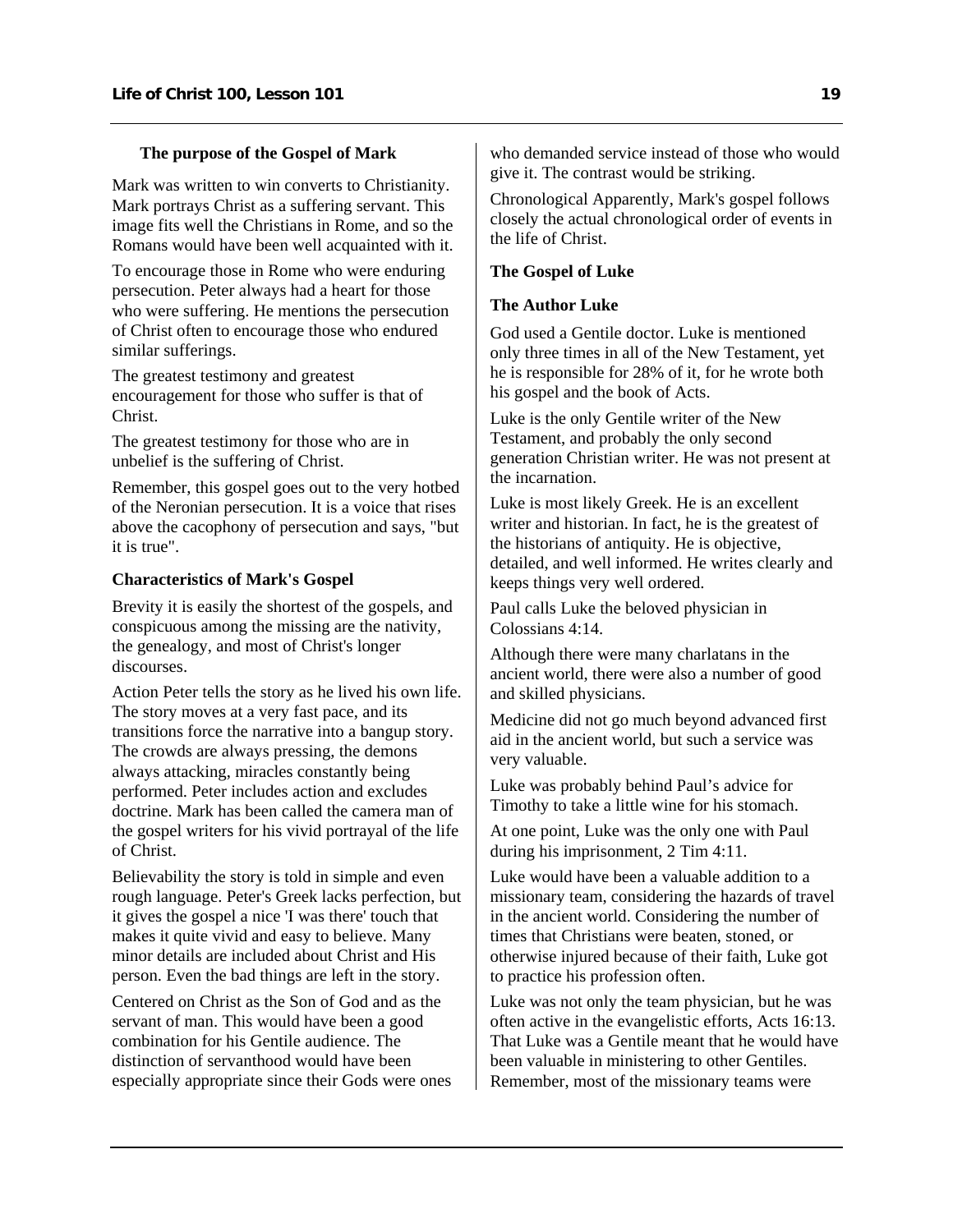Jewish, and Paul's ministry at first concentrated on teaching at synagogues.

## **Circumstances and Target Readership.**

Luke wrote in about 6667 AD He wrote his gospel, and later the Acts of the Apostles, to a man by the name of Theophilus. He probably wrote from somewhere in Greece, maybe even Athens. Little else is known about the circumstances of writing.

Luke addresses Theophilus as "most excellent". This title was often used of those who were in prominent social or political positions. Theophilus was likely such a man. By accepting a book dedicated to him, Theophilus would have followed the ancient tradition of taking responsibility for its publication. We owe our thanks to Theophilus for the preservation of this great gospel.

Luke wanted to produce a gospel for Gentile readers, and it is easy on the Hebraisms and explains Jewish customs and localities. He usually quotes the Old Testament when it is contained in a saying of Christ, but not otherwise. There is little emphasis on the fulfillment of prophecy.

## **Purpose of the Gospel of Luke**

Luke comes right out and says it in chapter 1:4: "so that you might know the exact truth about the things you have been taught."

It is Luke's intent to be precise, and to more fully explain the subjects of which he has already spoken.

Verses 13 in the first chapter reveal Luke's motive and method: "Inasmuch as many have undertaken to compile an account of the things accomplished among us, just as those who from the beginning were eyewitnesses and servants of the word have handed them down to us, it seemed fitting for me as well, having investigated everything carefully from the beginning, to write it our for you in consecutive order, most excellent Theophilus,"

Luke wrote for Theophilus, but with the intent that Theophilus would publish this work, and pass it along to many others. Luke's purpose is broad in its scope.

It is apparent that there were many falsehoods and distortions going around about the person and life of Christ. Luke wants to set the record strait with an exact narrative of the events.

Of course, by getting the record straight, Luke's desire is for evangelism. He wants people to know the truth, and to identify Christ as their savior. Luke has a great emphasis on the cross, and the end of the life of Christ. This reveals his designs for evangelism.

## **Characteristics of Luke's Gospel**

Luke's gospel is much more comprehensive than the others. It begins many months before the other synoptic gospels, and it ends after the ascension. Many details are included here which are not in the others. Luke is a diligent and thorough historian.

Luke concentrates on praise and worship more so than the other gospels. He records the four great nativity songs Mary's, Zacharias', that of the angels, and Simeon's.

Luke emphasizes the humanity of Christ, and the perfection of that humanity.

Luke stresses that Christ makes salvation available to all men, and not just to Jews. He clearly shows the impact of Christ on the lives of many men, women, and children. Both the rich and poor, the Jew, the Samaritan, and the Gentile are included. Luke often shows this impact as occurring right inside people's homes.

Luke records seven prayers of Jesus Christ which are not mentioned elsewhere.

Luke is literary. He has a remarkably large vocabulary, and uses many different writing styles to fit the situation at hand. His is the best written of the gospels from a literary standpoint. There are 800 words in Luke and Acts which do not occur elsewhere in the New Testament.

Luke is detailed, but not to the point of boring his readers to death. He has a knack for including what is pertinent to the narrative, and leaving behind what is extraneous. Perhaps the powers of observation and diagnosis he developed as a doctor come into play in this regard.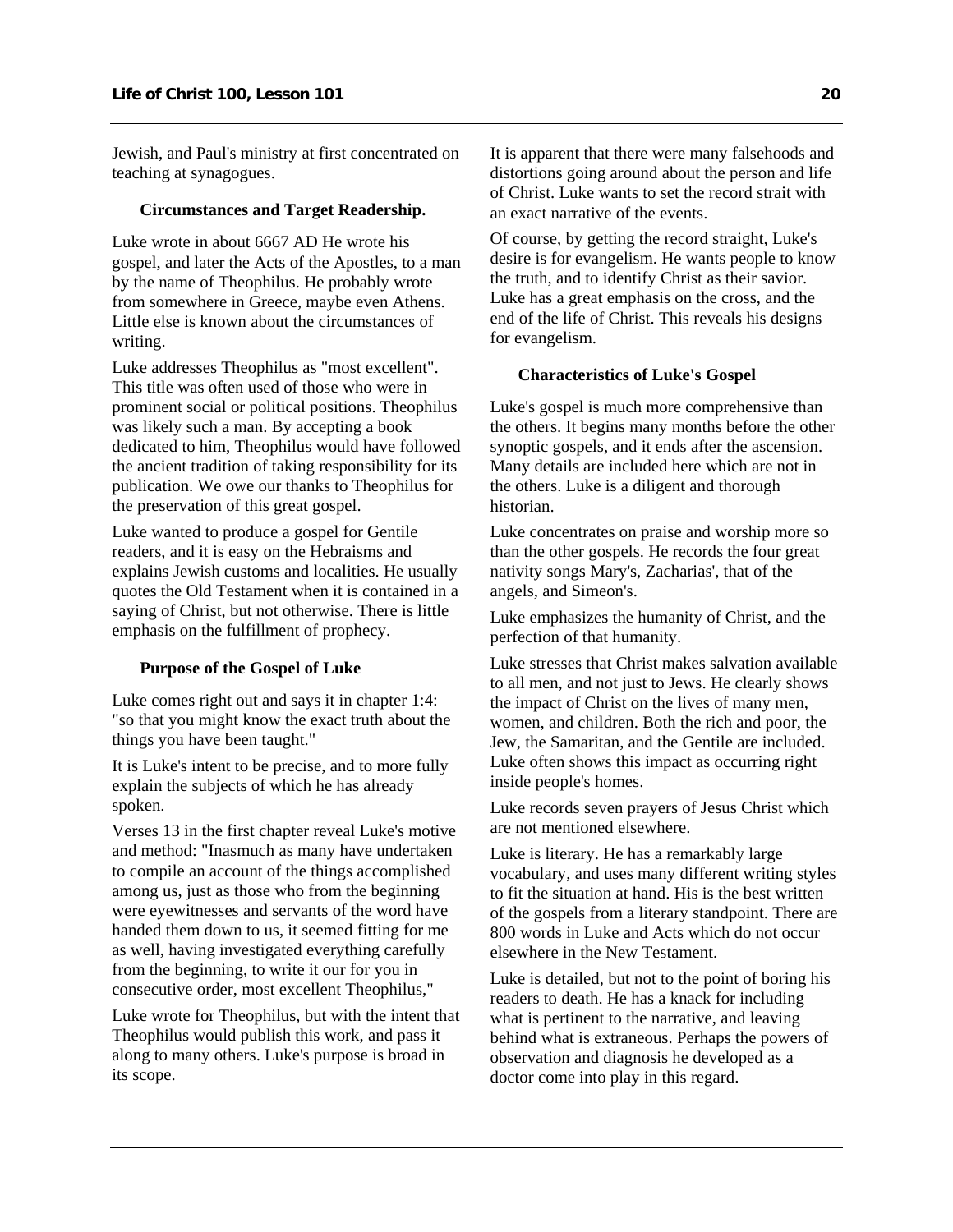Luke concentrates on the death of Christ. From chapter 9 forward he keeps the thread of Christ's death in the fabric of his narrative.

#### **The Gospel of John**

## **The Author John**

God used a zealot. He was a cousin "according to the flesh" of Jesus Christ. Brother of James (not the epistle writer). A native of Galilee. John's mother Salome was a follower of Jesus, and ministered to Him of her own means.

John was a fisherman of the Sea of Galilee, his life was hard work, but apparently it had paid off for his family, because they had servants, and were able to support the ministry of Jesus Christ. Galilee was a region somewhat analogous to the U.S. South not too long ago. It is conservative to a fault, and more than a little rebellious in character. The fires of rebellion flamed openly in this region. In reality a lot of senseless violence took place in the name of the zealot movement, but there was very little virtue. This time was somewhat analogous to that of Northern Ireland today.

John had great humility. When John the Baptist points out Jesus as the Messiah, John follows without delay. He never mentions own name in own Gospel.

He was nicknamed, with brother James as the "Sons of Thunder", a reference to their manner in Word and Deed, Mk 3:17. It is likely that they had a fair amount of Zealot ideals in their heads.

He was outspoken about his faith from the start. He was "The disciple whom Jesus loved" was the closest to Jesus of the inner circle of Peter, James, and John.

He was the only eyewitness to the cross among the disciples, and he was eyewitness to the resurrection, Jn 20.

He was one of the "Pillars of the Church", Gal 2:9. Paul had a high regard for him. He took over as chief of Apostles some time in the late 70's.

His writing reflects the 50+ years of careful thought about the life of Christ and the Christian life.

Under his ministry, Ephesus became the center of the pivot which gave the Roman Empire its greatest time of prosperity under the Antonine Caesars, 98180 AD

He used very basic Greek grammar to express incredibly deep theological ideas.

He was the key figure in the transition from the pre-canon period to the post canon period.

## **Circumstances of Writing the Gospel.**

John wrote about 20 years after the completion of the synoptic gospels.

The synoptic gospels were written during the Neronian persecutions; John's gospel is written in the aftermath. The Neronian persecution set the attitude in the Roman Empire. The average Roman at least publicly viewed Christianity and Christians with disdain.

This unpopularity was worse for Christianity than the original persecution. Peer pressure was more effective in weakening Christianity than capital punishment. Martyrs make good PR figures.

At the time of writing, Christianity was much weaker than it had been some twenty years before.

John probably wrote from Ephesus, the place of his later ministry. He had formerly ministered in Jerusalem, but was apparently driven out by Jewish persecution.

John was the last eyewitness to the life of Christ, and he has a desire to retell the story in his own words.

John wrote in a time of transition to the post-canon era of the church age. The temporary spiritual gifts, with all their fantastic abilities, are being left behind.

#### **The Target Audience**

If John's Epistles are any indication of the readers of his gospel, he wrote to a crowd that needed to understand the basics of Christianity.

The Christian church had fallen into great disrepair in just twenty years' time. The average Christian did not understand even how to confess his or her sins.